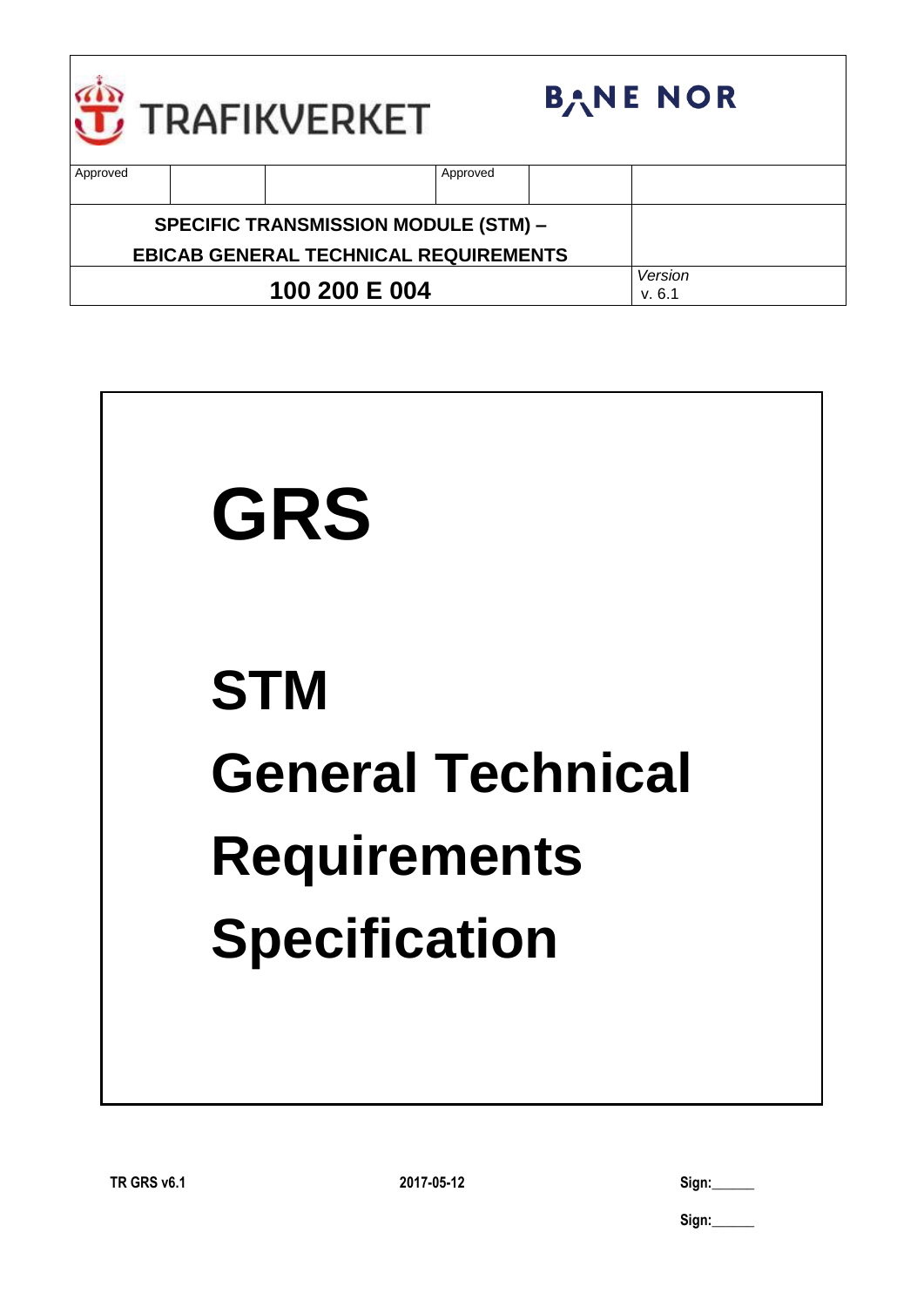# **Document Modification History**

| Version | Modification                                                                                                           | Valid from  | Prepared                  | Approved    |
|---------|------------------------------------------------------------------------------------------------------------------------|-------------|---------------------------|-------------|
| 6.1     | Updated requirements for Baseline 3 accor-<br>ding to [STM-Delta-FRS-B3-List-v0.12].                                   | 12 Maj 2017 | M Olsson,<br>Trafikverket |             |
| 6       | Updated requirements for Baseline 3 accor-<br>ding to [STM-Delta-FRS-B3-List-v0.06].                                   | 10 Oct.2014 | B Bryntse, ÅF             |             |
| 5.2     | Updated requirements for Baseline 2 accor-<br>ding to [STM-Delta-FRS-List-v1.26]                                       | 8 Oct 2014  | B Bryntse, ÅF             |             |
| 5.1     | Updated or new national requirements:<br>G64, G57A, G57B. Index chapter added.<br>Improved format of text and headers. | 28.10.2009  | B Bryntse,<br>Teknogram   |             |
| 5.0     | Update of national requirements                                                                                        | 26.6.2009   | S Wallin                  |             |
| 4.2     | "STM Delta-GRS-List ver A" is introduced                                                                               |             | K.Hallberg                |             |
| 4.1     | <b>Final corrections</b>                                                                                               | 15.2.2007   | U.Svensson                | F. Åhlander |
| 4.0     | I/F C deleted, recorder info changed                                                                                   |             | U.Svensson                |             |
| 3.0     | Changes according to STM National,<br>new I/F F                                                                        |             | U.Svensson                |             |
| 2.1     | Clarification G 58, G34 and G35                                                                                        | 15.4.2003   | J Öhrström                | S-H Nilsson |
| 2.0     | Added info regarding radio I/F chapter 2.3                                                                             | 20.6.2002   | F Åhlander                | S-H Nilsson |
| 1.4     | For approval by RHK, JBV, BV                                                                                           | 6.6.2002    | F Åhlander                | S-H Nilsson |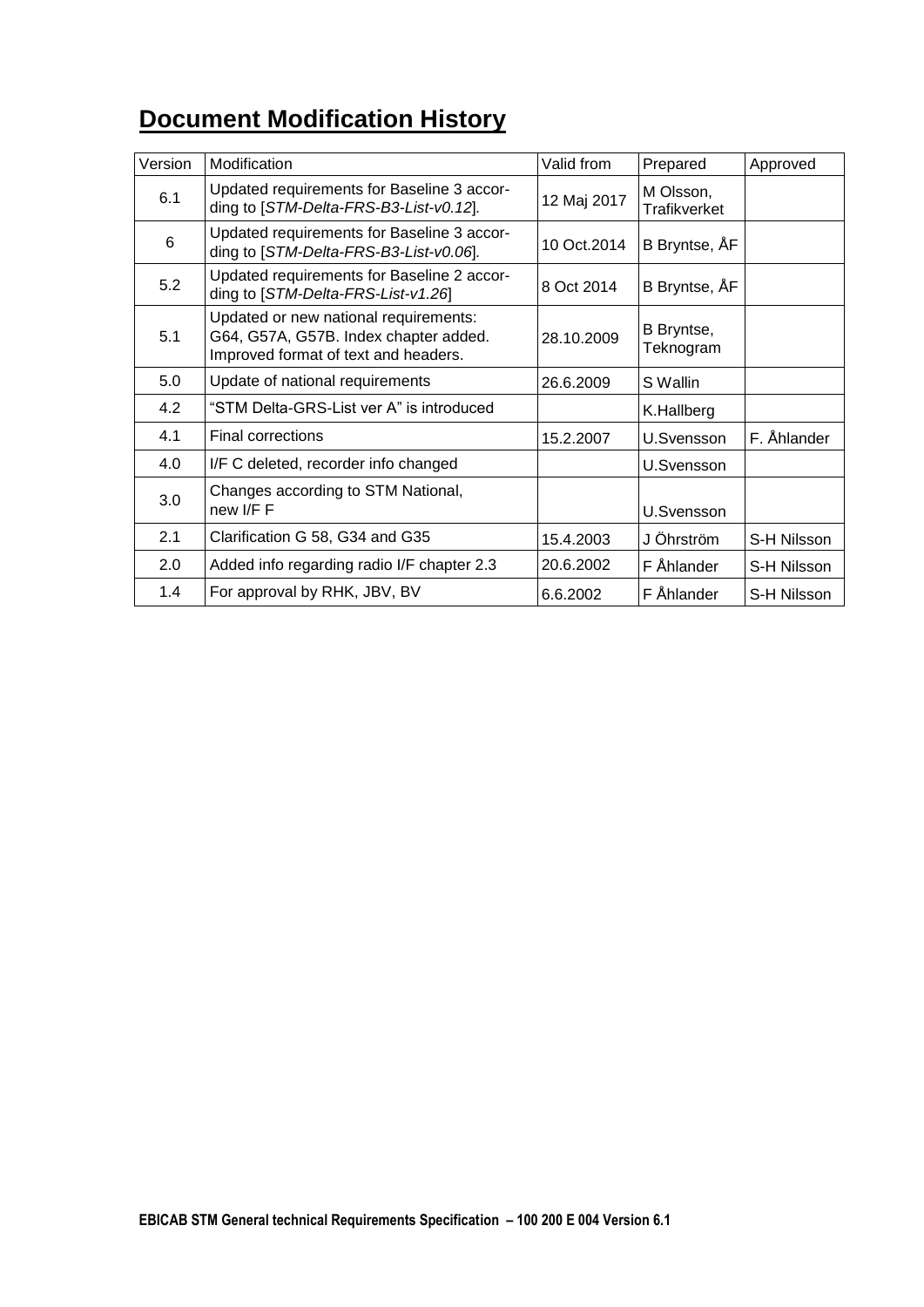## **List of contents**

| 1              |              |                              |  |
|----------------|--------------|------------------------------|--|
|                | 1.1          |                              |  |
|                | 1.2          |                              |  |
|                | 1.3          |                              |  |
|                |              |                              |  |
| $\overline{2}$ |              |                              |  |
|                | 2.1          |                              |  |
|                | 2.2          |                              |  |
|                | 2.2.1        |                              |  |
|                | 2.2.2        |                              |  |
|                | 2.2.3        |                              |  |
|                | 2.2.4        |                              |  |
|                | 2.2.5        |                              |  |
|                | 2.3          |                              |  |
|                | 2.4          |                              |  |
|                | 2.5          |                              |  |
|                | 2.6          |                              |  |
|                | 2.7          |                              |  |
|                |              |                              |  |
| $\mathbf{3}$   |              |                              |  |
|                | 3.1          |                              |  |
|                | 3.1.1        |                              |  |
|                | 3.1.2        |                              |  |
|                | 3.1.3        |                              |  |
|                | 3.1.4        |                              |  |
|                | 3.1.5        |                              |  |
|                | 3.1.6        |                              |  |
|                | 3.1.7        |                              |  |
|                | 3.1.7.1      |                              |  |
|                | 3.1.7.2      |                              |  |
|                | 3.1.7.3      |                              |  |
|                | 3.1.7.4      |                              |  |
|                | 3.1.8<br>3.2 |                              |  |
|                | 3.2.1        |                              |  |
|                | 3.3          |                              |  |
|                |              |                              |  |
| 4              |              | <b>COMPATIBILITY.</b><br>.27 |  |
|                |              |                              |  |
| 5              |              |                              |  |
|                |              |                              |  |
| 6              |              |                              |  |
|                | 6.1          |                              |  |
|                | 6.2          |                              |  |
|                | 6.2.1        |                              |  |
|                | 6.2.2        |                              |  |
|                | 6.3          |                              |  |
|                |              |                              |  |
| $\mathbf{z}$   |              |                              |  |
|                | 7.1          |                              |  |
|                | 7.2          |                              |  |
|                |              |                              |  |
| 8              |              |                              |  |
|                |              |                              |  |
|                | TR_GRS_v6.1  | 2017-05-12                   |  |

Sign: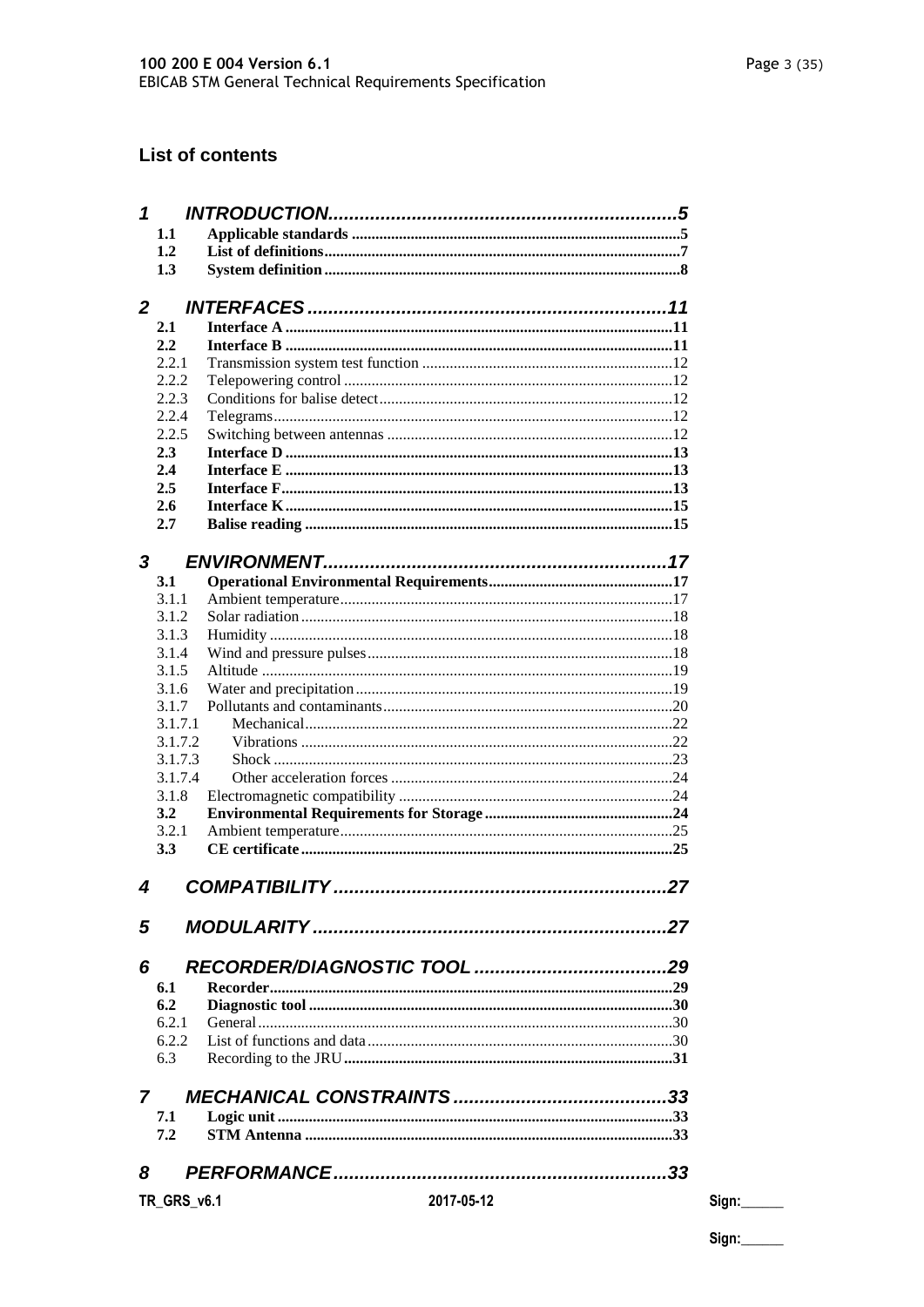| 9   |                                                            |  |
|-----|------------------------------------------------------------|--|
| 9.1 | Changes since v6.0, figures, tables & general references35 |  |

*Contents lists of tables, see the final chapter.*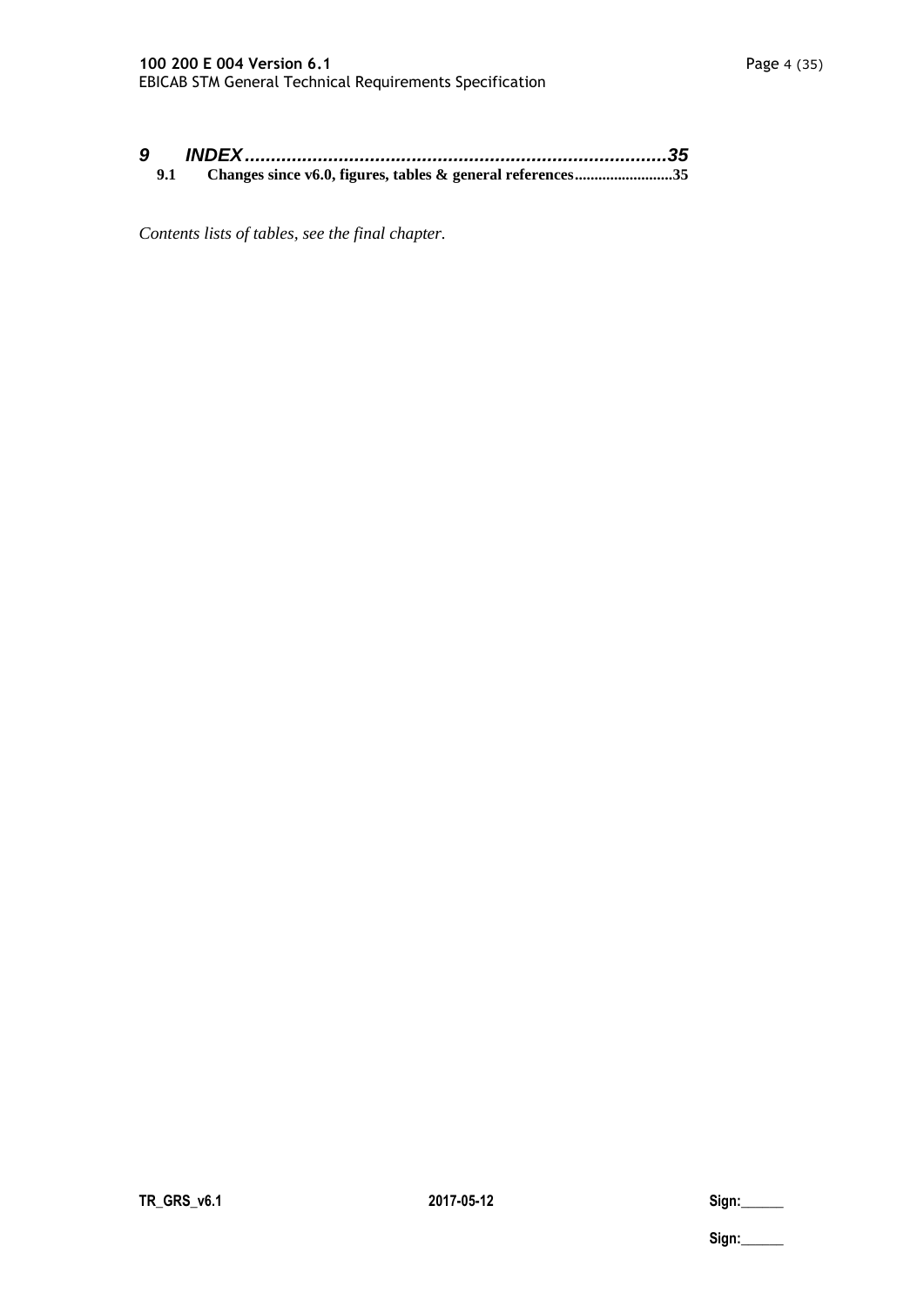## **1 INTRODUCTION**

This document specifies the general technical requirements for the Specific Transmission Module, STM. A majority of the listed requirements will form the basis for the development of a generic product (GP) that will be used for STM applications in Norway, Sweden and Finland i.e EBICAB700 and EBICAB900.

EBICAB700 is the common definition used for the ATP system in Norway and Sweden, ATC-2. This definition is used in the TSI for Control/Command (EG directive 96/48) and covers balises and other ATC-2 products from both existing suppliers.

EBICAB900 is the definition used for the ATP system in Finland, ATP-VR. This definition will be used in the TSI for Control/Command (EG directive 2001/16) and covers balises and other ATP-VR products from both existing suppliers.

In this document, mandatory national requirements are designated G*nn*, while additional requirements are designated A*nn*.

## **1.1 Applicable standards**

**G1** The STM and development of the STM shall comply with the standards listed below. If the standards are not consistent with the Basis for Tender, the Basis for Tender overrides the standard.

| BVF 814.1 | Miljöbaskrav vid upphandling av tjänster och varor (Basic<br>environmental requirements at tenders of services and products) |
|-----------|------------------------------------------------------------------------------------------------------------------------------|
|           |                                                                                                                              |

|                      | UNISIG ERTMS ETCS System Requirement Specification for ERTMS/ETCS, |
|----------------------|--------------------------------------------------------------------|
| Class1 specification | <b>EURORADIO</b> and STM                                           |
|                      |                                                                    |

| TR GRS v6.1 |                    | 2017-05-12                                                                                                              | Sign: |
|-------------|--------------------|-------------------------------------------------------------------------------------------------------------------------|-------|
|             | NUP-T <sub>2</sub> | Community of Nordic Railways (CNR), Specification for Electronic<br>Equipment used on Rolling Stock, edition 09.09.1996 |       |
|             | EN 50238           | Railway Applications – Compatibility between rolling stock and train<br>detection systems, 2003                         |       |
|             | EN 50155           | Railway applications - Electronic equipment used on rolling stock,<br>2001-11-30                                        |       |
|             | EN 50125           | Railway applications – Environmental conditions for equipment,<br>1999-10-29                                            |       |
|             | EN 50121           | Railway applications – Electromagnetic compatibility                                                                    |       |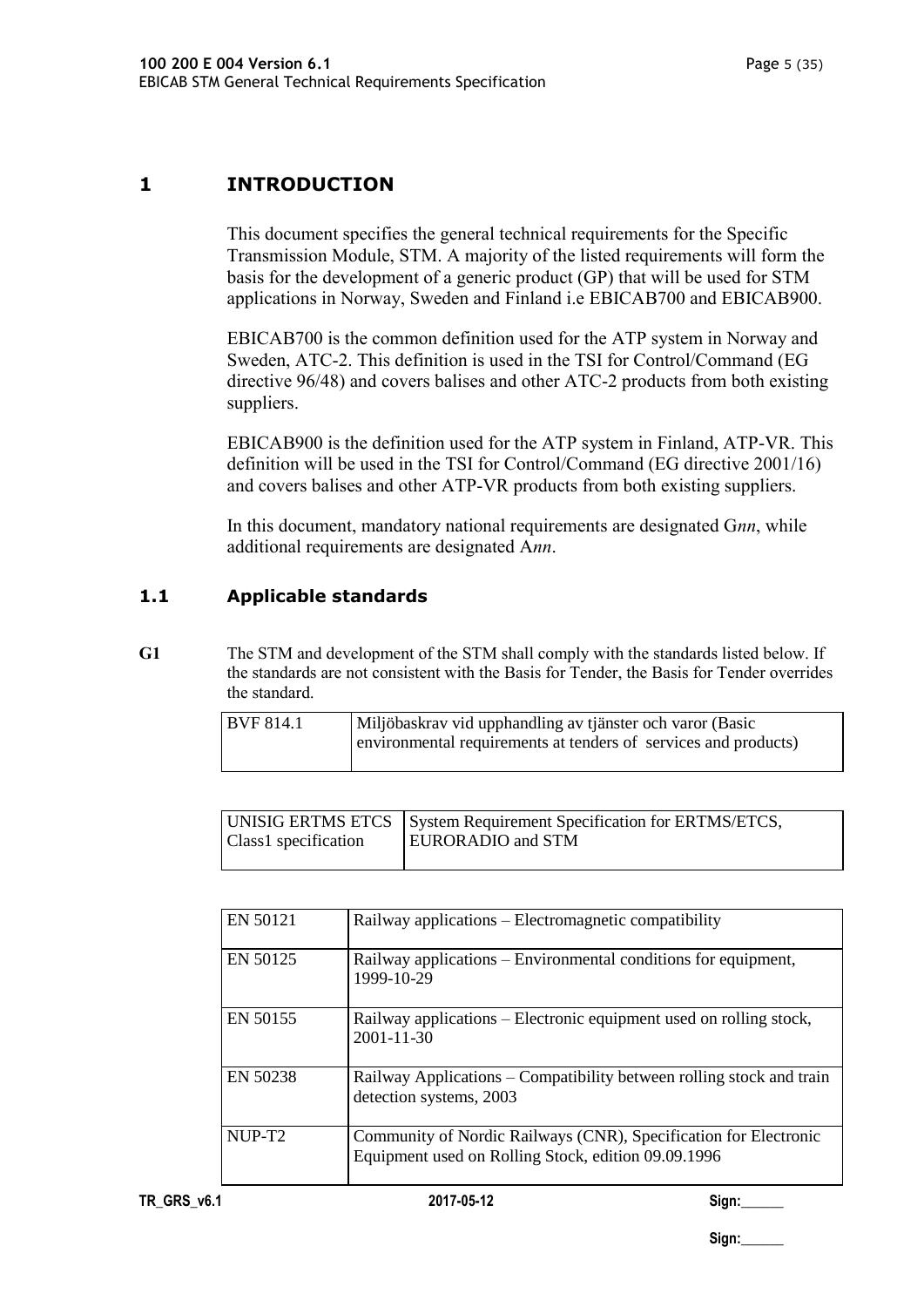| <b>SS-EN 50126</b> | Railway applications - Specification and demonstration of Reliability,<br>Availability, Maintainability and Safety (RAMS)          |
|--------------------|------------------------------------------------------------------------------------------------------------------------------------|
| <b>SS-EN 50128</b> | Railway applications – Communications, signalling and processing<br>systems – Software for railway control and protection systems. |
| <b>SS-EN 50129</b> | Railway applications – Safety related electronic systems for signalling.                                                           |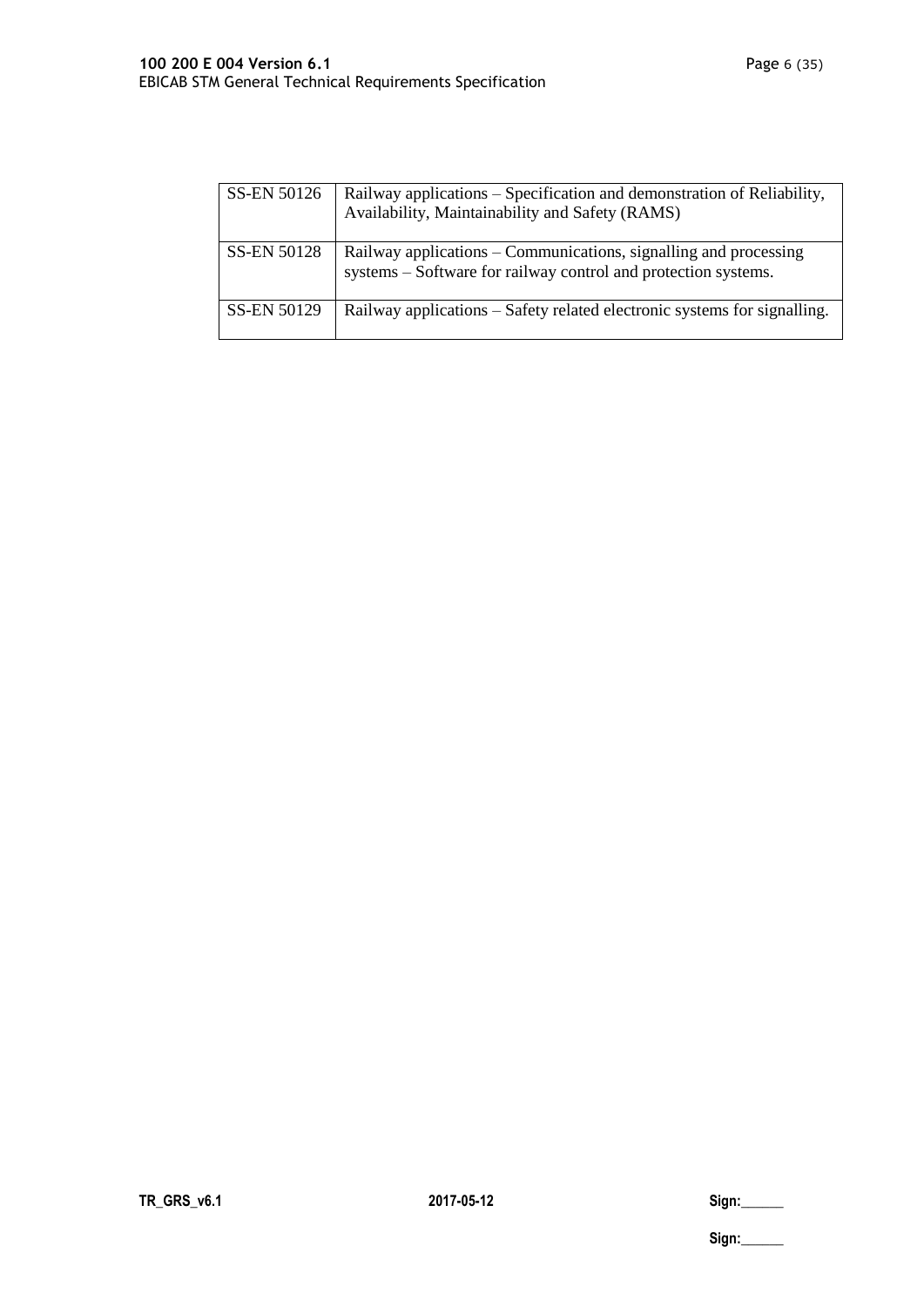## **1.2 List of definitions**

| <b>Expression</b> | <b>Explanation</b>                                                                                                                                                                   |  |
|-------------------|--------------------------------------------------------------------------------------------------------------------------------------------------------------------------------------|--|
| Antenna           | The vehicle antenna, which is used for reading passed balises.<br>Mounted on the underside of the engine.                                                                            |  |
|                   | Automatic Train Control, automatic speed supervision. Two<br>main parts:                                                                                                             |  |
| <b>ATC</b>        | The onboard equipment, with both ETCS and STM units.<br>□                                                                                                                            |  |
|                   | The track equipped mainly by ATC-2/ATP-VR balises, but<br>$\Box$<br>Eurobalises can also be used.                                                                                    |  |
| ATC equipment     | A common name of the track and train equipment that is<br>included in the ATC system.                                                                                                |  |
| <b>Balise</b>     | A transponder that is placed between the rails. When<br>requested, it transmits information to passing trains.                                                                       |  |
| <b>ERTMS</b>      | European Rail Traffic Management System.                                                                                                                                             |  |
| <b>ETCS</b>       | European Train Control System.                                                                                                                                                       |  |
| <b>EVC</b>        | European Vital Computer.                                                                                                                                                             |  |
| <b>FRS</b>        | <b>Functional Requirements Specification</b>                                                                                                                                         |  |
| H(8, 4)           | Hamming code 8, 4.                                                                                                                                                                   |  |
| H(16, 11)         | Hamming code 16, 11.                                                                                                                                                                 |  |
| $\Gamma$          | Interface.                                                                                                                                                                           |  |
| M(8, 4)           | Modified Hamming code 8, 4.                                                                                                                                                          |  |
| M(16, 11)         | Modified Hamming code 16, 11.                                                                                                                                                        |  |
| <b>STM</b>        | Specific Transmission Module.                                                                                                                                                        |  |
| <b>STM SRS</b>    | STM System Requirements Specification.                                                                                                                                               |  |
| Synchronisation   | Method to identify the beginning and end of message in a<br>serial data flow.                                                                                                        |  |
| Telegram          | A message, received by the onboard equipment. The telegram<br>is surrounded by synchronisation words (EBICAB700) or<br>features an embedded synchronization sequence<br>(EBICAB900). |  |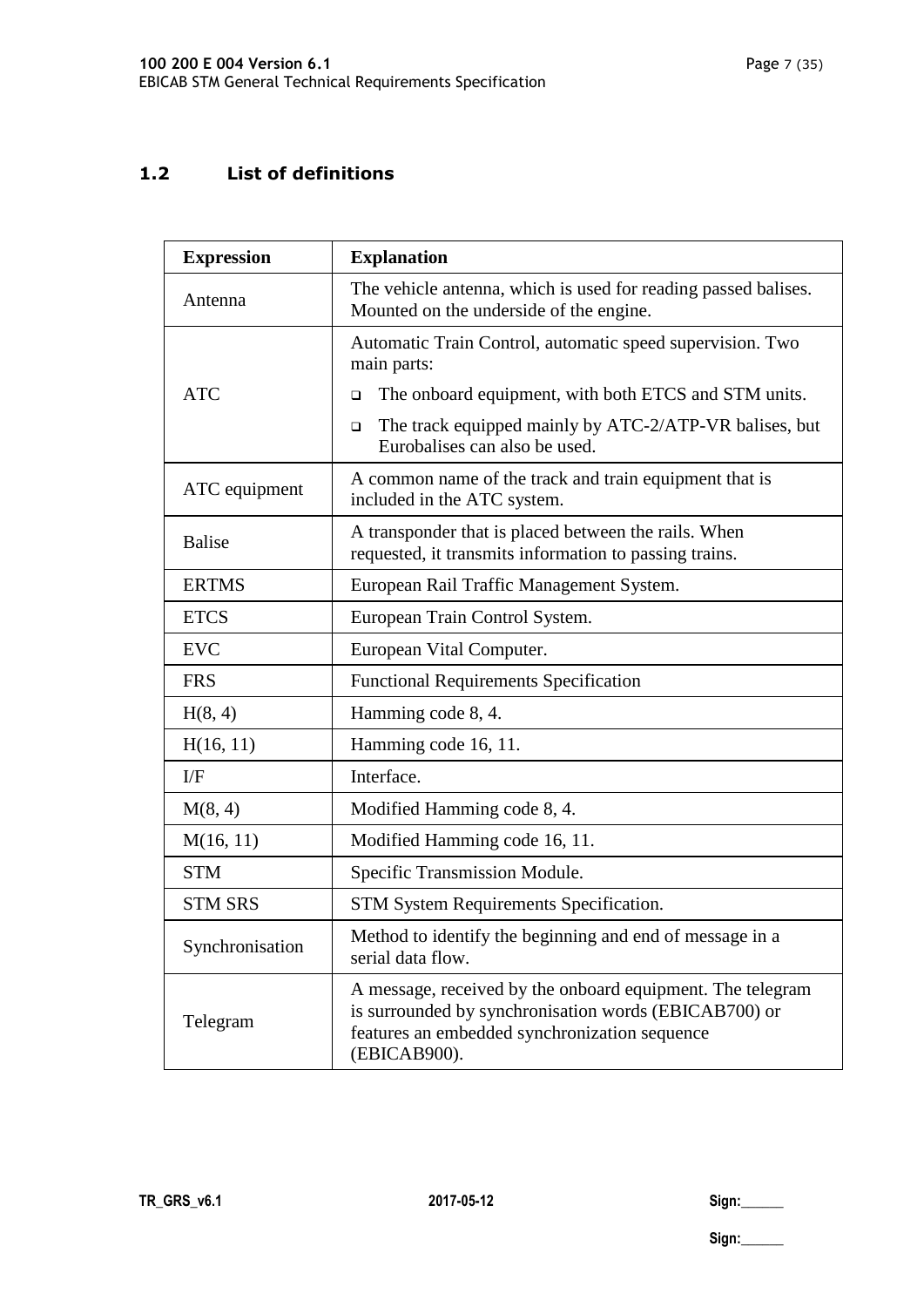## **1.3 System definition**

The Specific Transmission Module, STM, is an on-board constituent fully defined by its functionality, interfaces and performance. The basic functionality of the STM is specified as a list of requirements in the Functional Requirements Specification (FRS). All other technical requirements, including specifications of interfaces and performance requirements are listed in this document.

The following figure defines the STM system borders:



Figure 1: STM System borders and interfaces

The STM includes two internal parts defined as Logic unit and Antenna.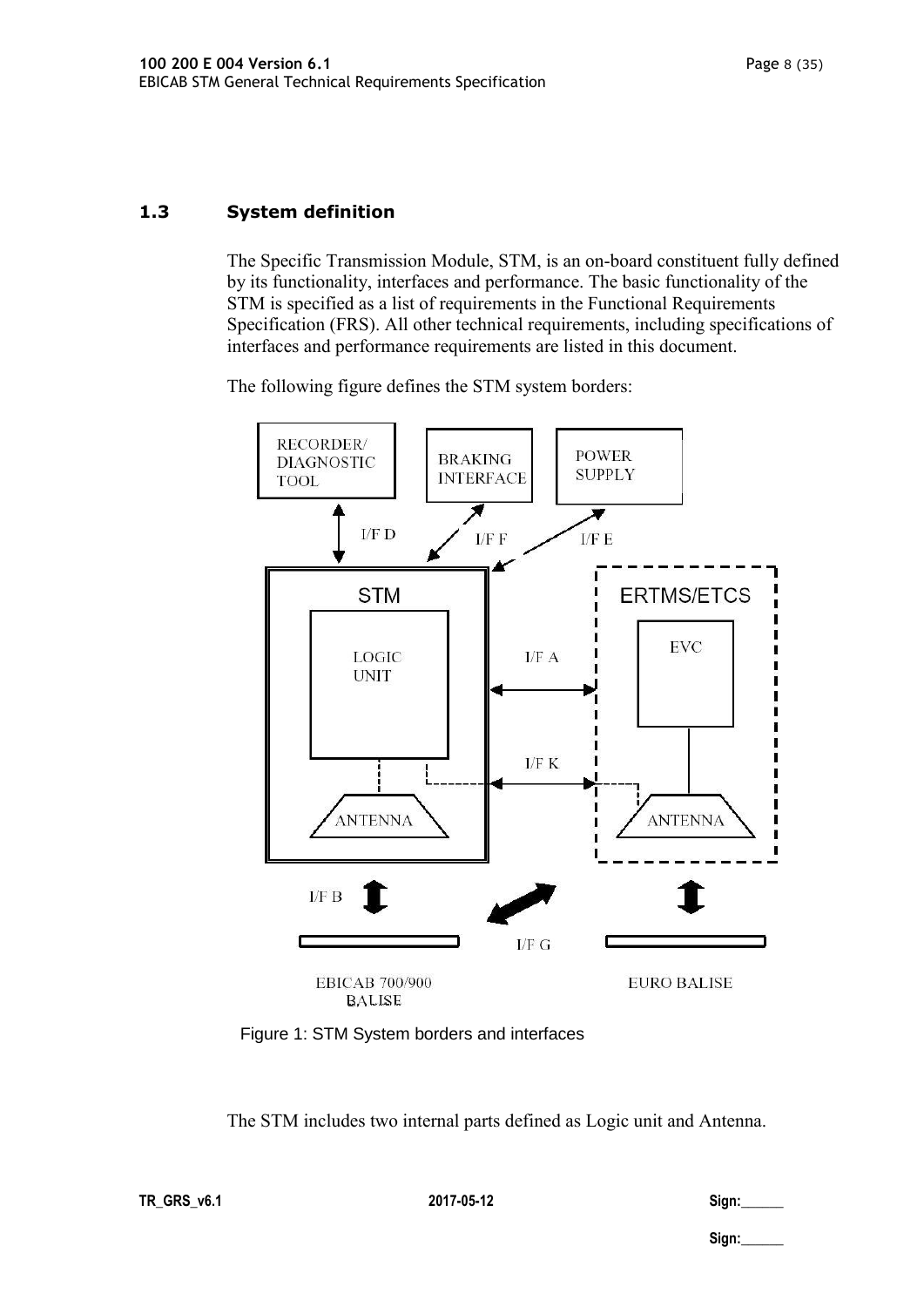The STM includes the following interfaces:

- Interface A FFFIS I/F between the STM and ERTMS/ETCS kernel and/or DMI
- Interface  $B FFFIS$  I/F between the STM and EBICAB 700/900 Balises
- Interface D FFFIS I/F between the STM and a recorder or a diagnostic tool
- Interface  $E FFFIS$  I/F between the STM and the power supply
- Interface F- FFFIS I/F between the STM and the braking system
- $\bullet$  Interface K FFFIS I/F between the STM and a combined ATC/ETCS Antenna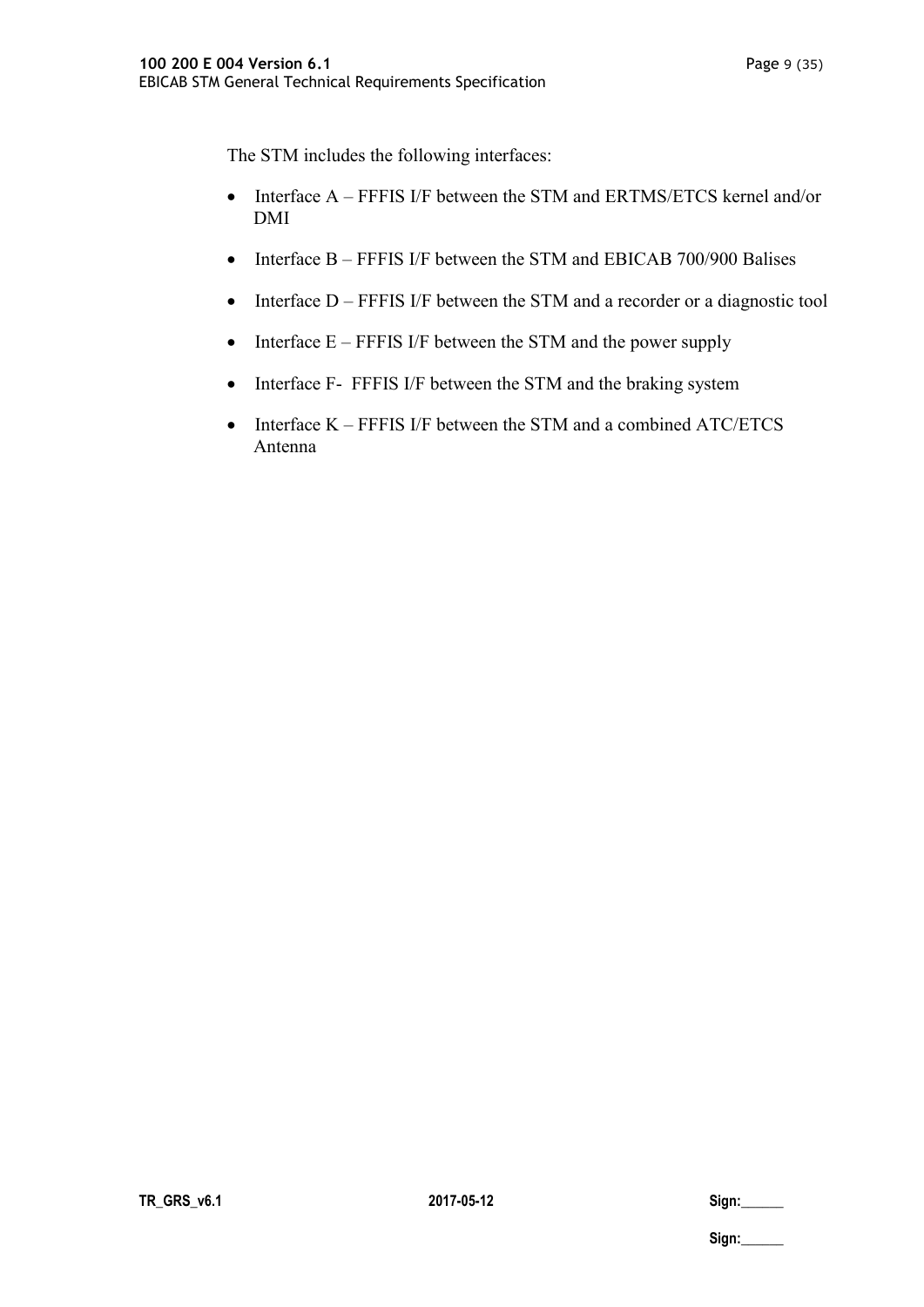(blank)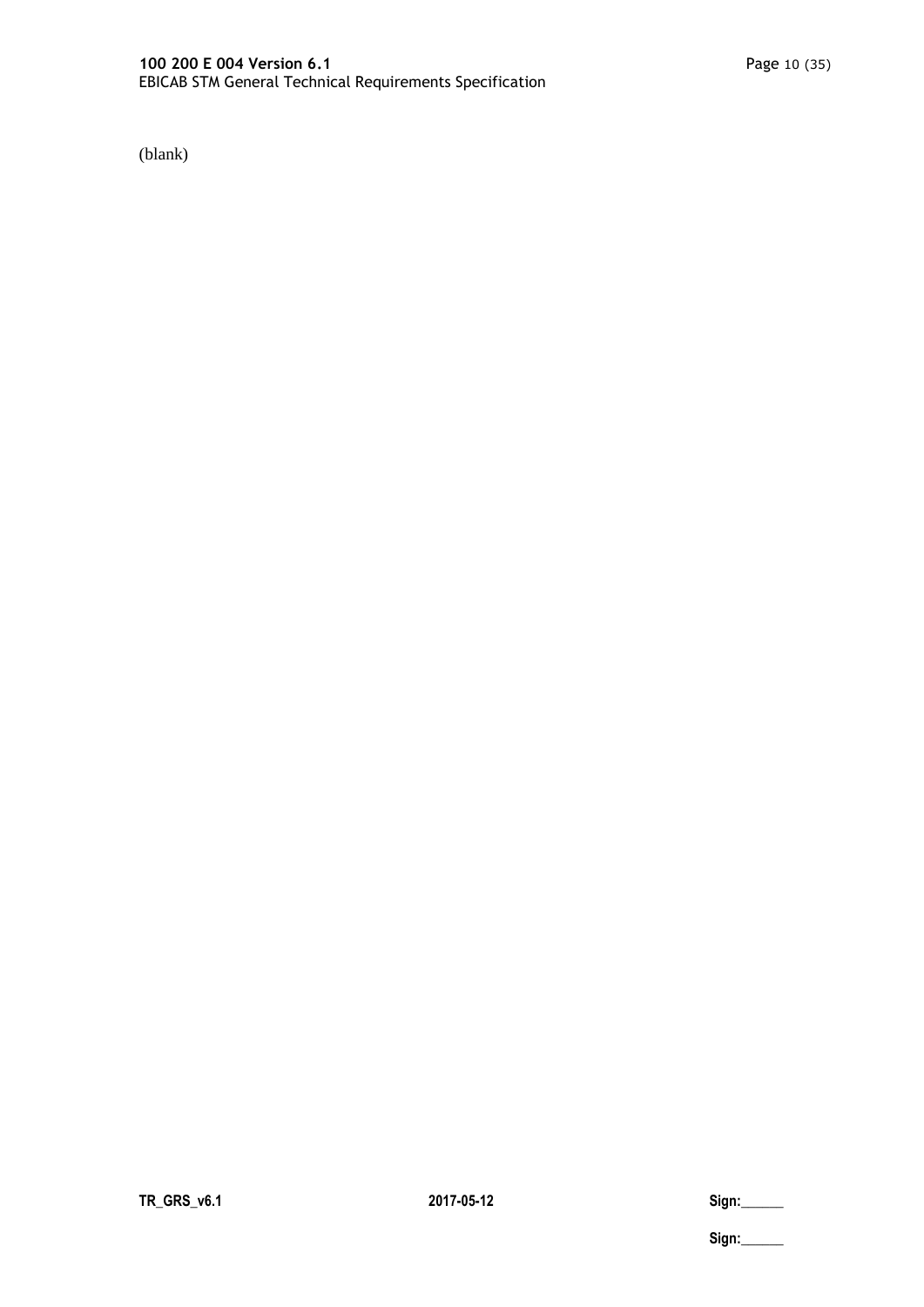## **2 INTERFACES**

## **2.1 Interface A**

Interface A is defined as the basic communication interface between the STM and the ERTMS/ETCS kernel and/or DMI. Depending on the physical arrangement of the STM, requirement G2A *or* G2B shall be fulfilled.

- **G2.60b** The STM shall include an Interface A based on the following subsets of the UNISIG ERTMS/ETCS Class 1 specification.
	- a) Reserve.
	- b) SUBSET–035-v3.2.0 (STM FFFIS)
	- c) SUBSET–056-v3.0.0 (Safe time layer)
	- d) SUBSET–057-v3.1.0 (Safe link layer)
	- e) SUBSET–058-v3.2.0 (Application layer)
	- f) SUBSET–059-v3.1.0 (STM Performance requirements)
- **A2.60b** *Alternative:* For an internal STM (the STM is integrated in the ETCS hardware) the communication hardware may be omitted and the protocol may be adapted to the actual system structure.

The functionality as seen from a user standpoint must still fulfill the following subsets:

- a) Reserve.
- b) SUBSET–035-v3.2.0 (STM FFFIS), except for chapter 14 (Profibus)

c)-e) Reserve.

f) SUBSET–059-v3.1.0 (STM Performance requirements)

### **2.2 Interface B**

Interface B is defined as the airgap interface between the STM and EBICAB 700/900 balises.

The airgap specification for interface G (UNISIG SUBSET 100 - Interface 'G' Specification, issue 1.0.1) can be applied also to interface B.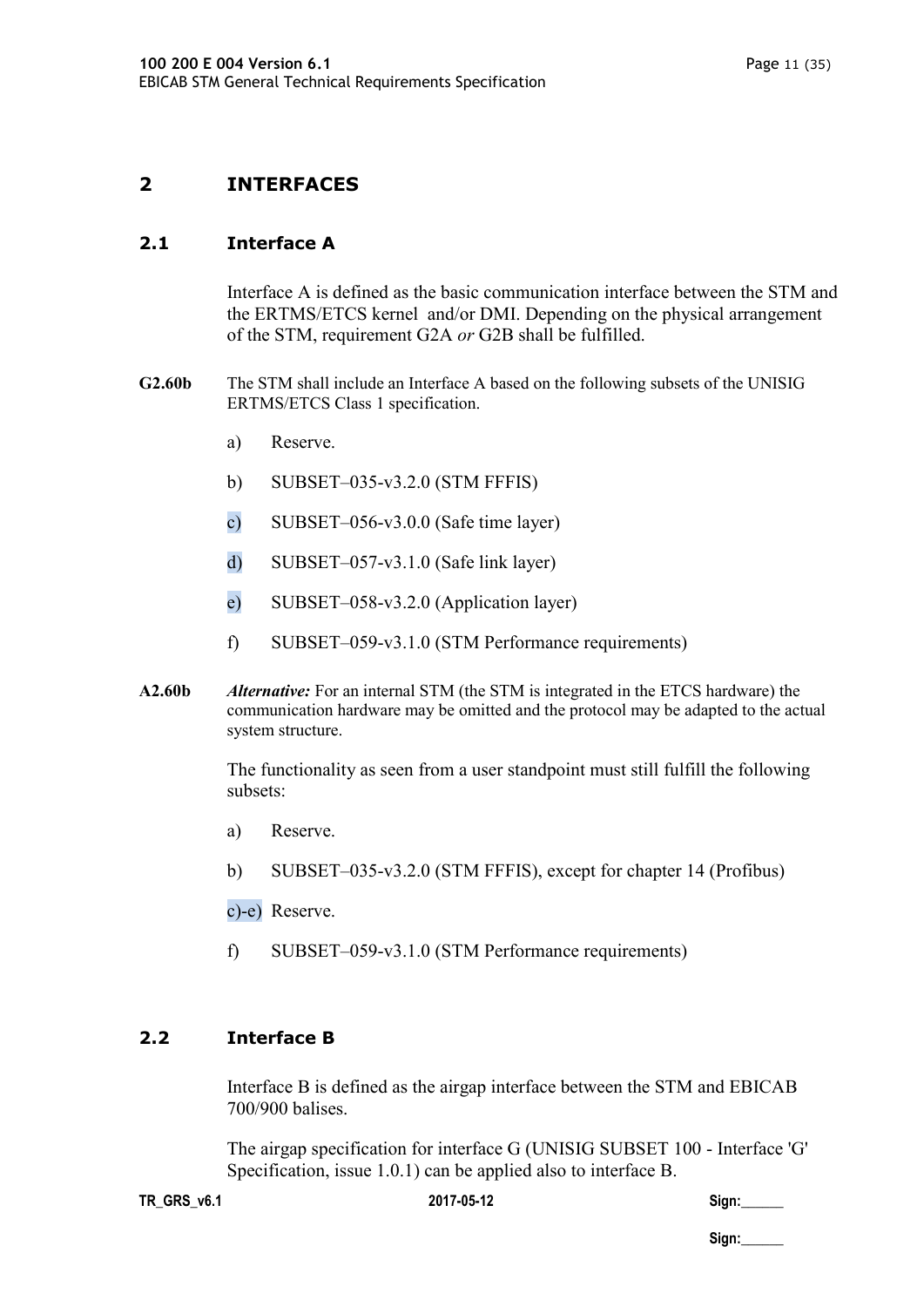**A3** The STM shall include an interface B according to subset 100, alternative see below. The interface shall be designed for full compatibility with all existing balise types in the track systems of JBV/BV.

> Alternative: A transmission system that is approved for usage with ATC-2 can be accepted even if its specification should deviate from Subset 100.

#### **2.2.1 Transmission system test function**

The purpose of the test function is to ensure that the transmission system is able to detect balises. In case of transmission system deficiencies, the system shall immediately revert to a safe behaviour, either braking or giving an alarm. This is described in the FRS.

#### **2.2.2 Telepowering control**

- **A4.51a** Reserve.
- **A5.51a** Reserve.

*A-Table. Reserve.*

#### **2.2.3 Conditions for balise detect**

The basis for safe operation of any ATC system is the safe detection of all balises. The detection scheme (24-bit Swedish/Norwegian) is described in the FRS.

#### **2.2.4 Telegrams**

Telegram content and synchronisation is described in the FRS.

#### **2.2.5 Switching between antennas**

The maximum allowed distance between the antenna in use and the first axle shall be 6.4 meters, otherwise problems can occur with signals going to a stop aspect before the balises have been read. If this distance cannot be kept with a single antenna, the transmission system must be switched between two antennas, placed within the allowed limit.

In vehicles with two antennas, the transmission system shall select antenna according to which cab is active. The forward antenna shall always be used.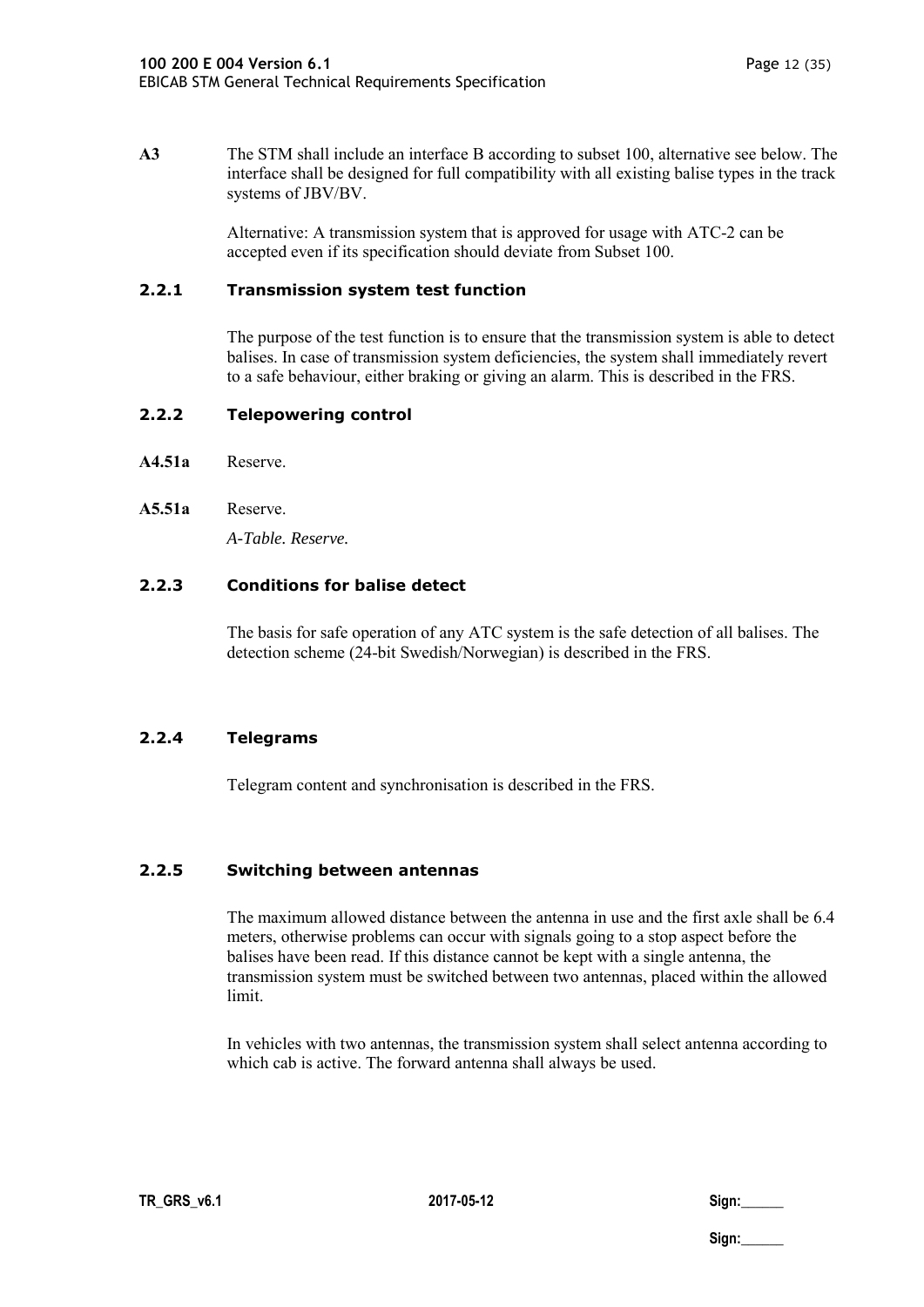### **2.3 Interface D**

Interface D is defined as the interface between the STM and a recorder or a diagnostic tool.

- **A6** The STM shall include an interface D. The interface shall be designed according to the following requirement:
	- The physical and electrical interface shall make it possible to connect the STM to a COM port or a USB port of a standard PC.

This requirement does not by itself imply that a recorder function is mandatory.

## **2.4 Interface E**

Interface E is defined as the interface between the STM and the power supply. For an internal STM (integrated in the ETCS hardware), interface E is not applicable.

**G7** An external STM shall include an interface E.

The interface E shall fulfill the following requirements:

- **G8** The STM equipment shall be powered from the battery of the vehicle.
- **G9** The STM shall be fully operable at any of the following battery voltages on the vehicle.

| <b>Nominal</b>   | <b>Variation</b>         |
|------------------|--------------------------|
| 24V              | According to EN<br>50155 |
| 48V              |                          |
|                  | Interruption class       |
| 60V              | S2 (10 ms)               |
| 72V              |                          |
| 110 <sub>V</sub> |                          |

**G10** The equipment shall function adequately with a non-earthed DC supply and with an earth fault which could possibly occur on either side of the two battery poles.

### **2.5 Interface F**

Interface F is defined as the interface between the STM and the braking system.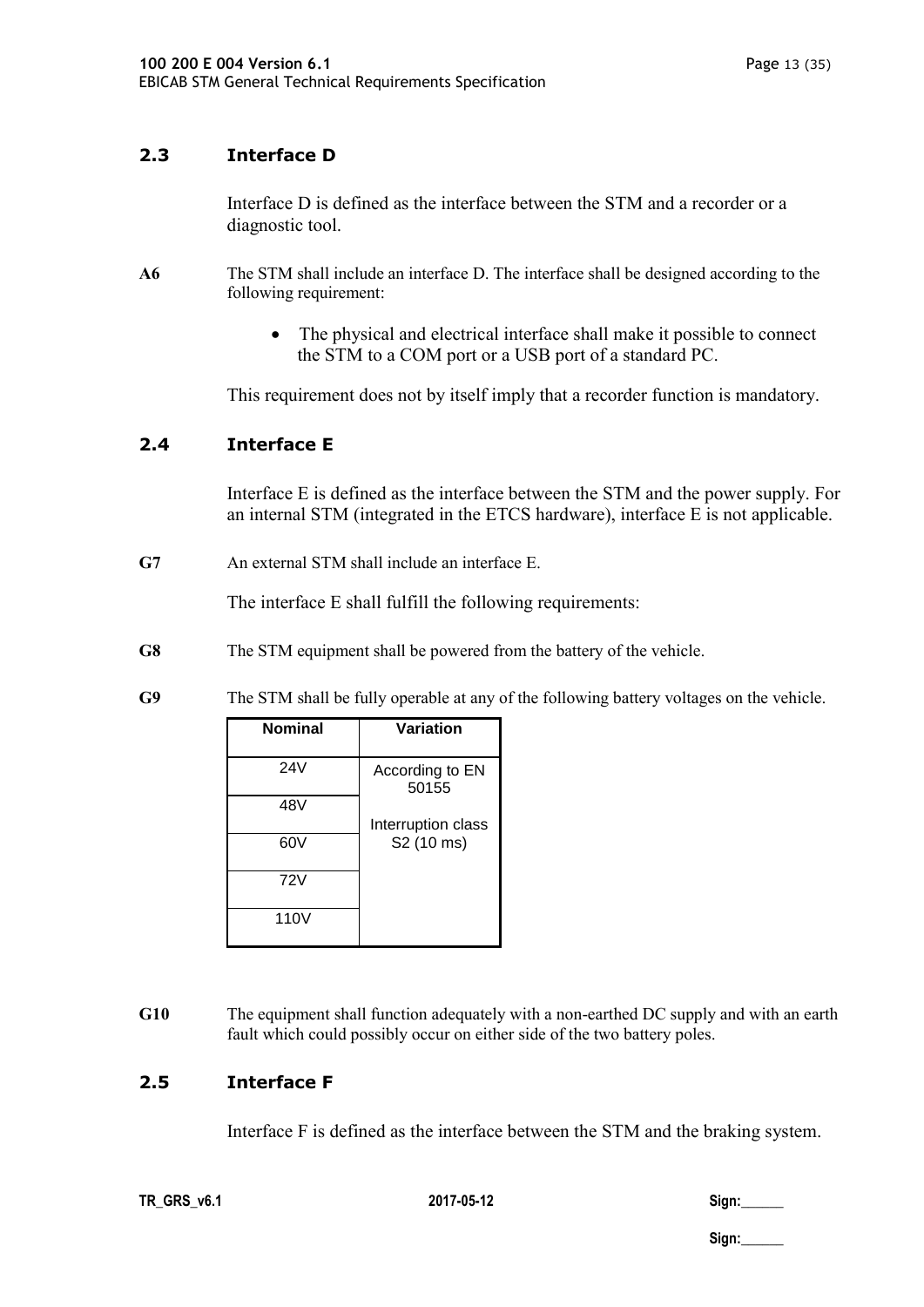- **G62** The STM shall have access to a feedback from the braking system. This is necessary to fulfill the braking curve requirements stated in the FRS. The feedback may be physically included in interface F, but as an alternative the STM may use other sources for pressure feedback, as long as it provides the same function.
- **G63** Reserve
- **G64.50a A** safe direct emergency brake connection shall be implemented on-board in the following case:
	- a) The response time from the combined systems STM and ETCS  $> 0.5$  s, where
		- The response time is counted from the event (received balise or other information) that is required to activate the emergency brake, until the emergency brake relay contact is opened.
	- b) Reserve.

*Note:* This means that the STM has to be able to give an emergency brake order either through both interfaces A and F, or only through interface A, depending on whether interface F is implemented or not.

- **A65** It shall be possible to choose by the time of installation whether the safe connection to the emergency brake shall be implemented or not.
- A66.51n a) The STM shall have access to the status of the EP brake (EP brake active / EP brake not active).
	- b) This status input shall control the value of the parameter EPA when  $EPX =$ Mixed EP Interface.

*Note.* EPA can not be changed manually in this case.

A67.51n The STM shall have direct service brake connection.

*Note.* This enables STM service brake test when the Start of mission procedure is performed in an ETCS-equipped area.

A68.51n The STM shall provide an additional, direct output to control soft service braking.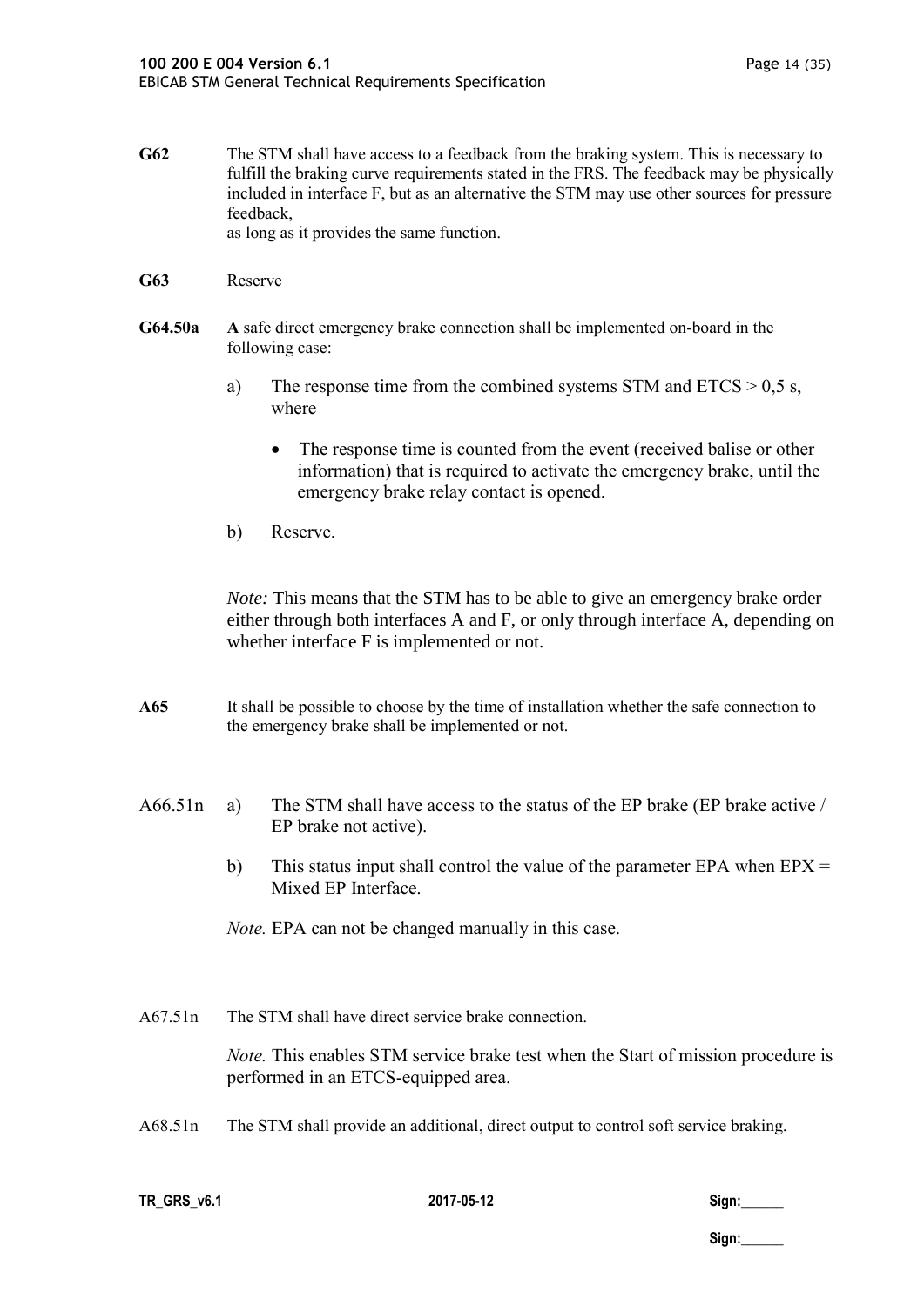### **2.6 Interface K**

Interface K is defined as the interface between the STM and the ERTMS/ETCS transmission system. Interface K is mandatory for the use of a combined ATC/ETCS antenna.

**A11** The STM shall include an interface K according to subset 101. For an internal STM, other interfaces can be accepted.

> *Note:* Even if interface K is not a national requirement, it is strongly recommended that it is included in all external STM:s.

## **2.7 Balise reading**

- **G12** The STM shall provide a means for reading ATC-2 balises, either via interface B or interface K.
- **G13** Reserved.
- **G14** Reserved.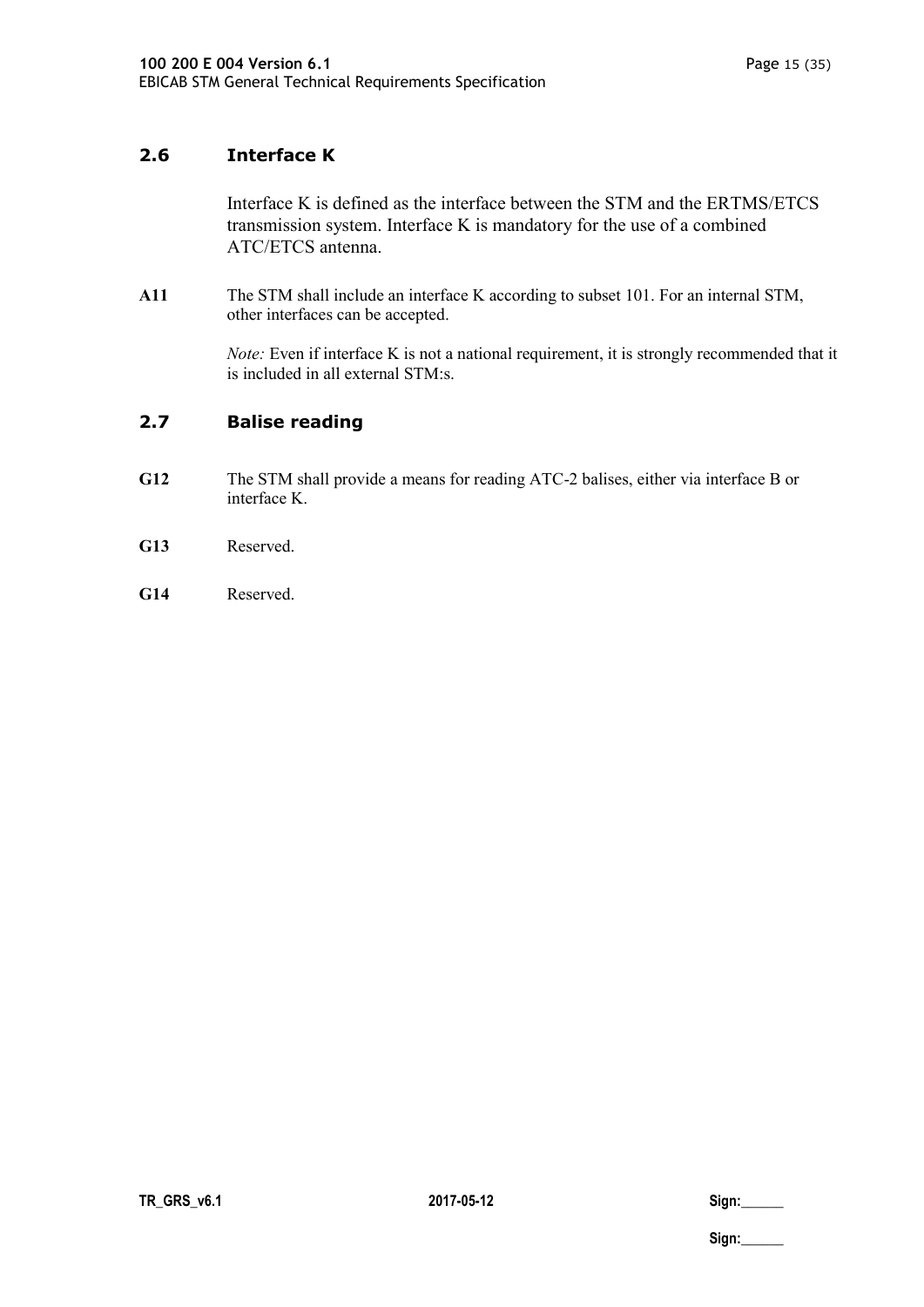(blank)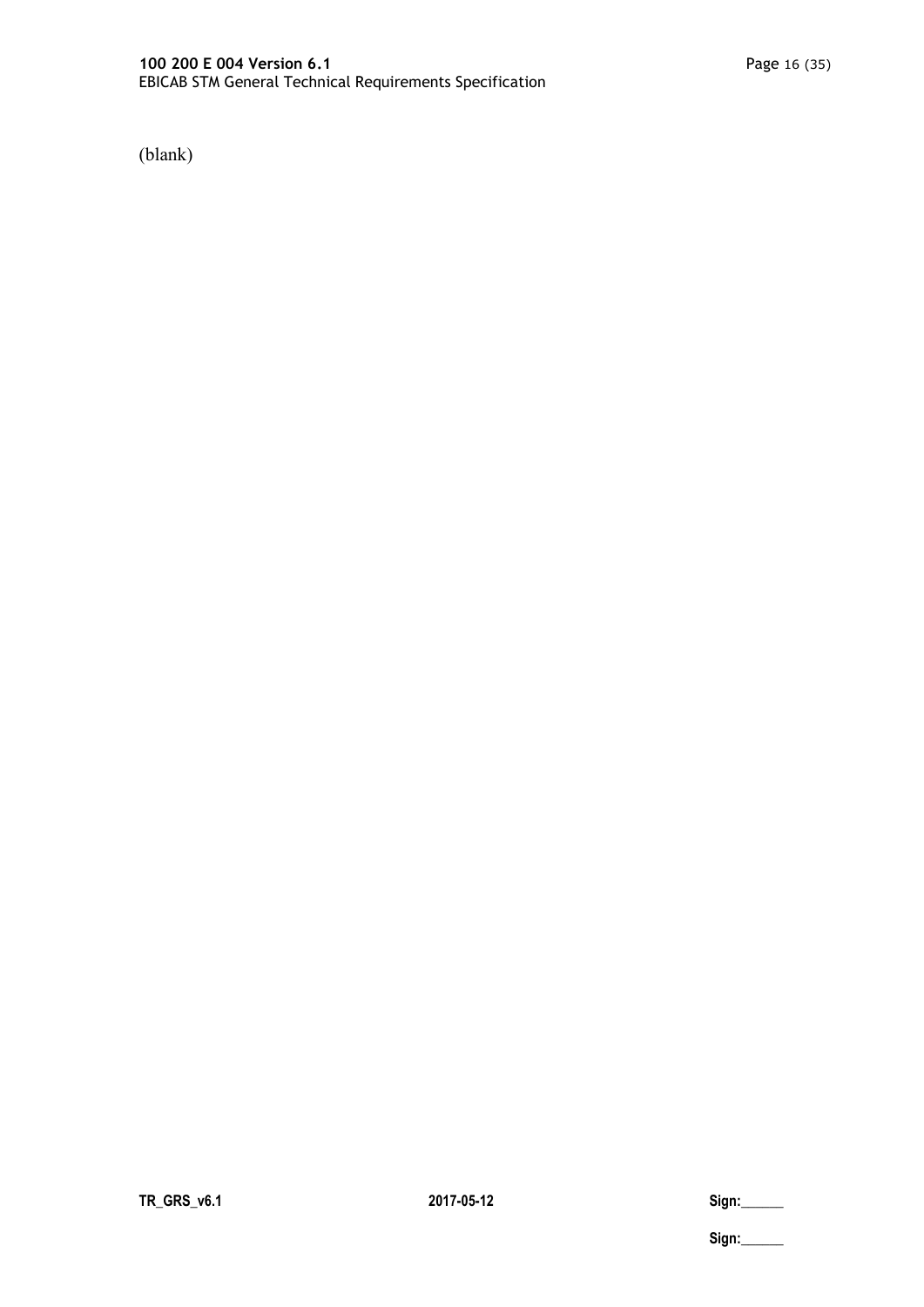## **3 ENVIRONMENT**

This section specifies the environmental requirements on the STM equipment. Requirements are specified below for:

- ambient temperature
- solar radiation
- humidity
- wind and pressure pulses
- altitude
- water and precipitation
- pollutants and contaminants
- mechanical
- electromagnetic compatibility

### **3.1 Operational Environmental Requirements**

- **G15** The equipment shall have full functionality within the requirements specified below. Full functionality of STM means that no malfunction may arise as a cause of any combination of environmental conditions within the specified requirements.
- **G16** If STM is exposed to environmental conditions outside specified requirements, malfunctions that may occur shall not affect the overall safety of the STM.

#### **3.1.1 Ambient temperature**

**G17** Temperature requirements that shall be fulfilled by the STM are specified in the table 1.

| <b>INSTALLATION</b><br><b>LOCATION</b> | <b>Ambient temperature</b> |
|----------------------------------------|----------------------------|
| <b>Train (Outdoor)</b>                 | $-40$ to $+70$             |
| <b>Train (Indoor)</b>                  | $-25$ to $+70$             |

**Table 1 Temperatures**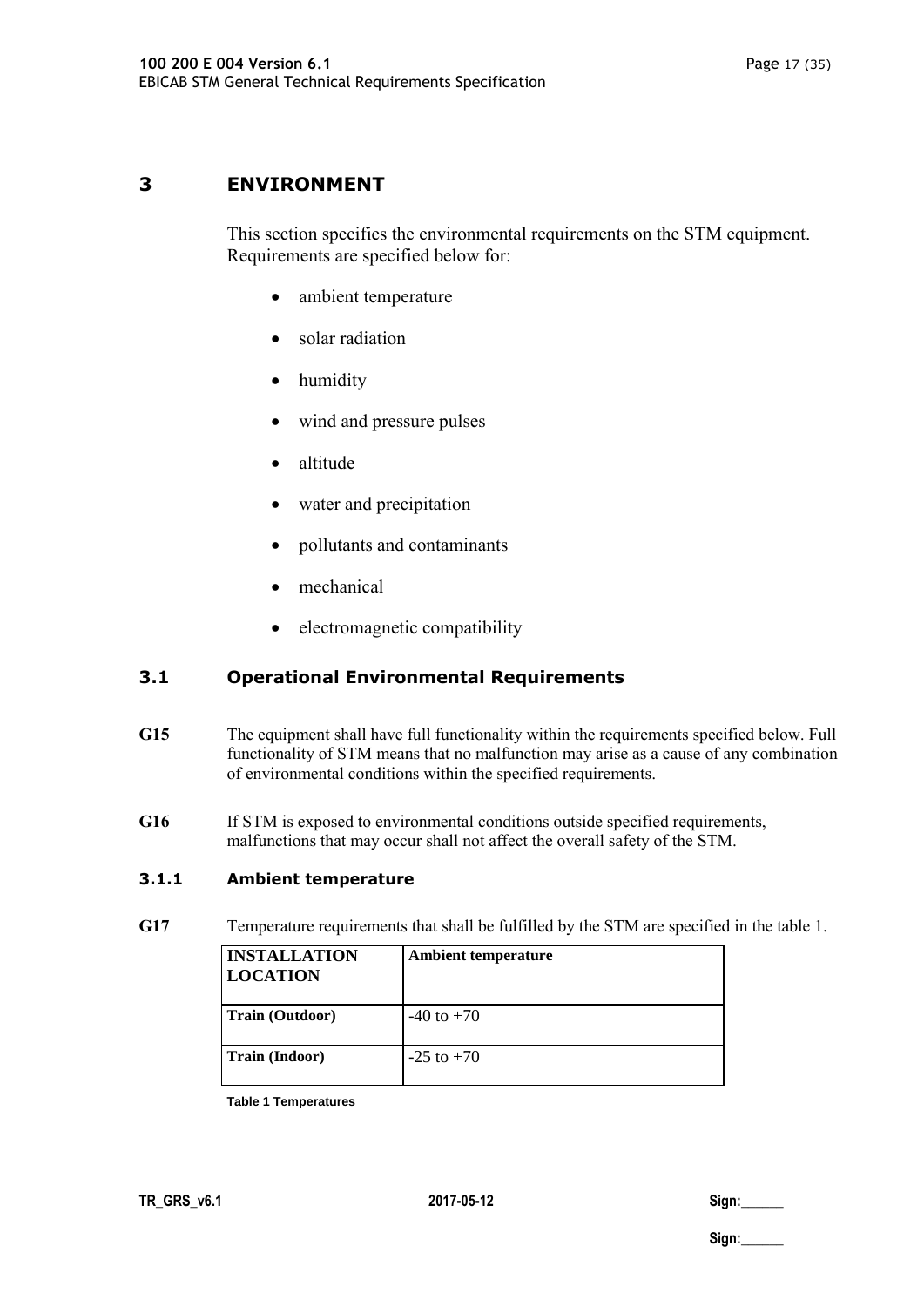## **3.1.2 Solar radiation**

**G18** Requirements for exposure of solar radiation that shall be fulfilled by the STM are specified in the table 2.

| <b>INSTALLATION</b><br><b>LOCATION</b> | <b>Solar radiation</b>            |
|----------------------------------------|-----------------------------------|
| <b>Train (Outdoor)</b>                 | 1120 $W/m^2$                      |
| <b>Train (Indoor)</b>                  |                                   |
| Engine Room                            | 700 W/m <sup>2</sup>              |
| <b>Equipment Room</b>                  | 700 W/m <sup>2</sup>              |
| Drivers Cab                            | $\frac{1}{1120}$ W/m <sup>2</sup> |
| Coach                                  | 700 W/m <sup>2</sup>              |

**Table 2 Solar radiation**

#### **3.1.3 Humidity**

**G19** Requirements for external humidity levels that shall be fulfilled by the STM are specified in the table 3.

| <b>Duration</b>                         | <b>Limit Value</b>            |
|-----------------------------------------|-------------------------------|
| Yearly average                          | 10-75% Relative Humidity      |
| On 30 days in the year,<br>continuously | 10-95% Relative Humidity      |
| On the other days, occasionally         | $30g/m3$ occurring in tunnels |

**Table 3 Humidity - Trainborne equipment**

#### **3.1.4 Wind and pressure pulses**

Requirements for wind and pressure pulses are specified in this chapter.

**G20** Exposure of permanent crosswinds of 35m/s and exceptional gusts of 50 m/s and duration of 1 second per gust shall not affect the equipment that are placed on the outside of the vehicle. For gusts longer than 1 second the equipment performance may be affected but without permanent damage.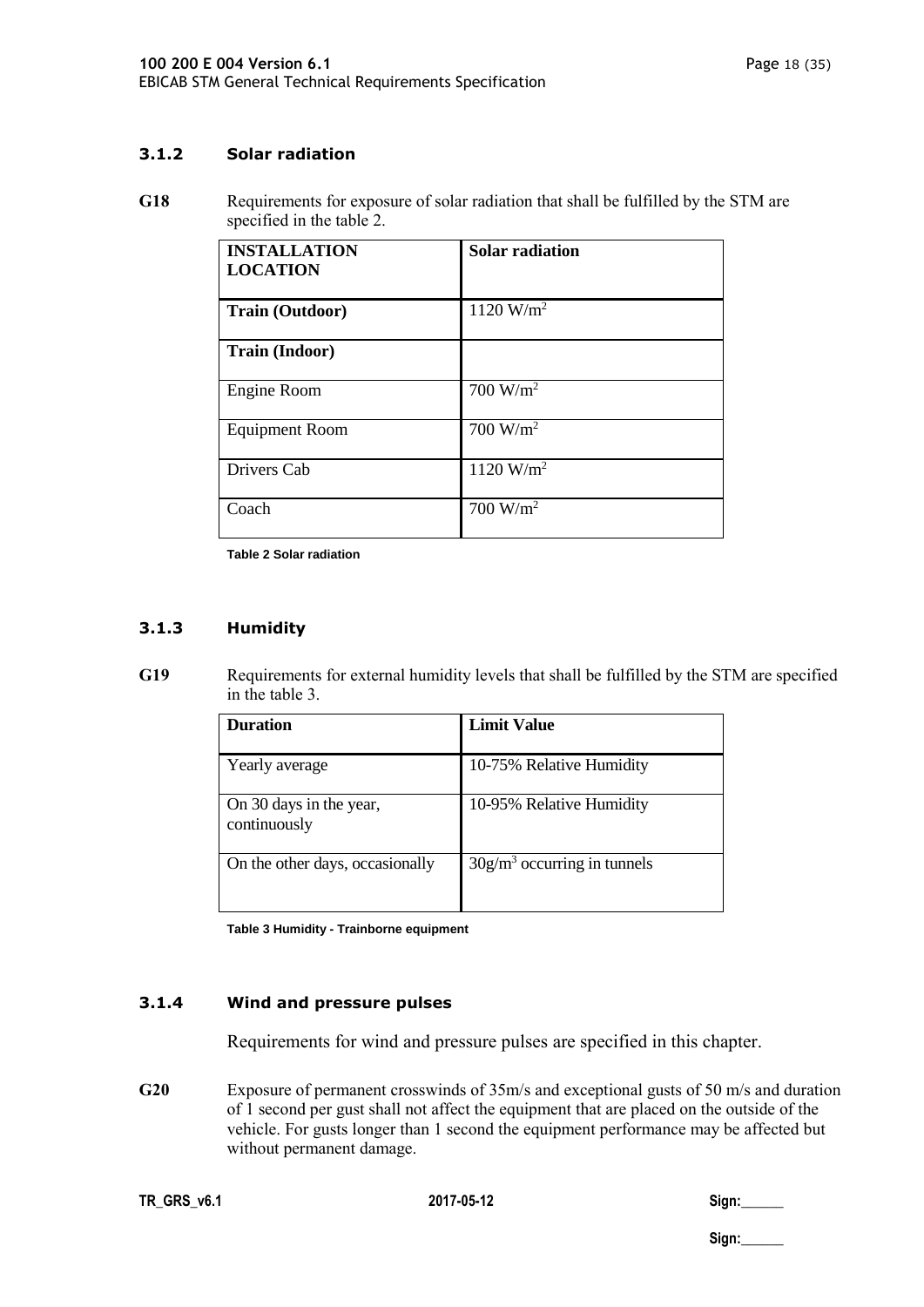**G21** Exposure of pressure pulses caused by trains passing in tunnels shall not affect the equipment. Particular local air pressure conditions may exist due to the effects of trains running through a tunnel. However, as a minimum, all equipment shall function correctly when subjected to the following severity of pressure pulse:

 $AP = \pm 5$  kPa

The associated rate of change of pressure is:

 $AP/\Delta t = 1$  kPa/s

### **3.1.5 Altitude**

Altitude requirements are specified in this chapter.

**G22** The equipment shall not be affected at altitudes between -120m (below sea level) and 2000m (above sea level), which corresponds to an air pressure range of approximately 101.3 kPa to 79.5 kPa.

#### **3.1.6 Water and precipitation**

Water and precipitation requirements are specified in this chapter.

- **G23** The equipment shall not be affected when subjected to all forms of precipitation. In this respect, considerations shall be given to (but not limited to) the following:
	- The effects of snow, ice and hail penetrating equipment housings.
	- De-icing with high temperature steam, water or pressure air.
	- The effects of snow melting and freezing again.
	- Hailstones of a maximum diameter of 15mm.
	- Light dew
- **G24** The equipment shall not be affected when subjected to the severities of water and precipitation specified in Table 4.

| <b>INSTALLATION</b><br><b>LOCATION</b> | Precipitation<br>(mm/min) | Water from sources other<br>than rain $(m/s)$ |
|----------------------------------------|---------------------------|-----------------------------------------------|
| <b>Train (Outdoor)</b>                 | 15                        |                                               |
| <b>Train (Indoor)</b>                  |                           |                                               |
| Engine Room                            | N/A                       | 0.3                                           |
| <b>Equipment Room</b>                  | N/A                       | 0.3                                           |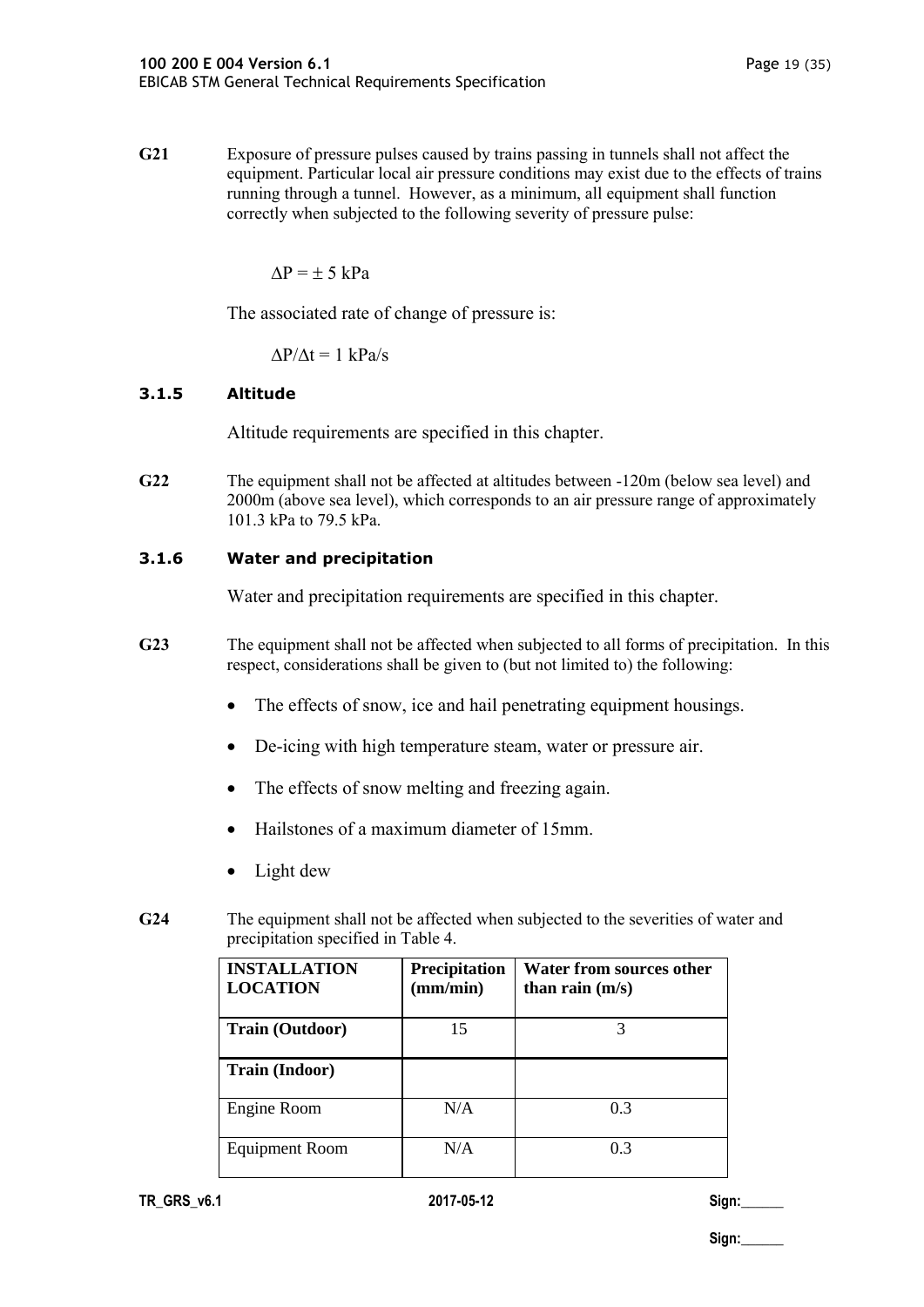| <b>INSTALLATION</b> | <b>Precipitation</b> | Water from sources other |
|---------------------|----------------------|--------------------------|
| <b>LOCATION</b>     | (mm/min)             | than rain $(m/s)$        |
| Drivers Cab         | N/A                  | N/A                      |

**Table 4 Water and precipitation\***

#### **3.1.7 Pollutants and contaminants**

Pollutants and contaminants requirements are specified in this chapter.

- **G25** The equipment shall not be affected when being exposed to following chemical pollution in the environment:
	- Sulphur dioxide:  $0.3 \text{ mg/m}^3$
	- Hydrogen sulphide:  $0.1 \text{ mg/m}^3$
	- Chlorine:  $0.01$  mg/m<sup>3</sup>
	- Nitrogen dioxidxe:  $0.1 \text{ mg/m}^3$
	- Ozone:  $0.05$  mg/m<sup>3</sup>

1

<sup>\*</sup> NOTES

N/A denotes that the classification is not applicable for this installation location.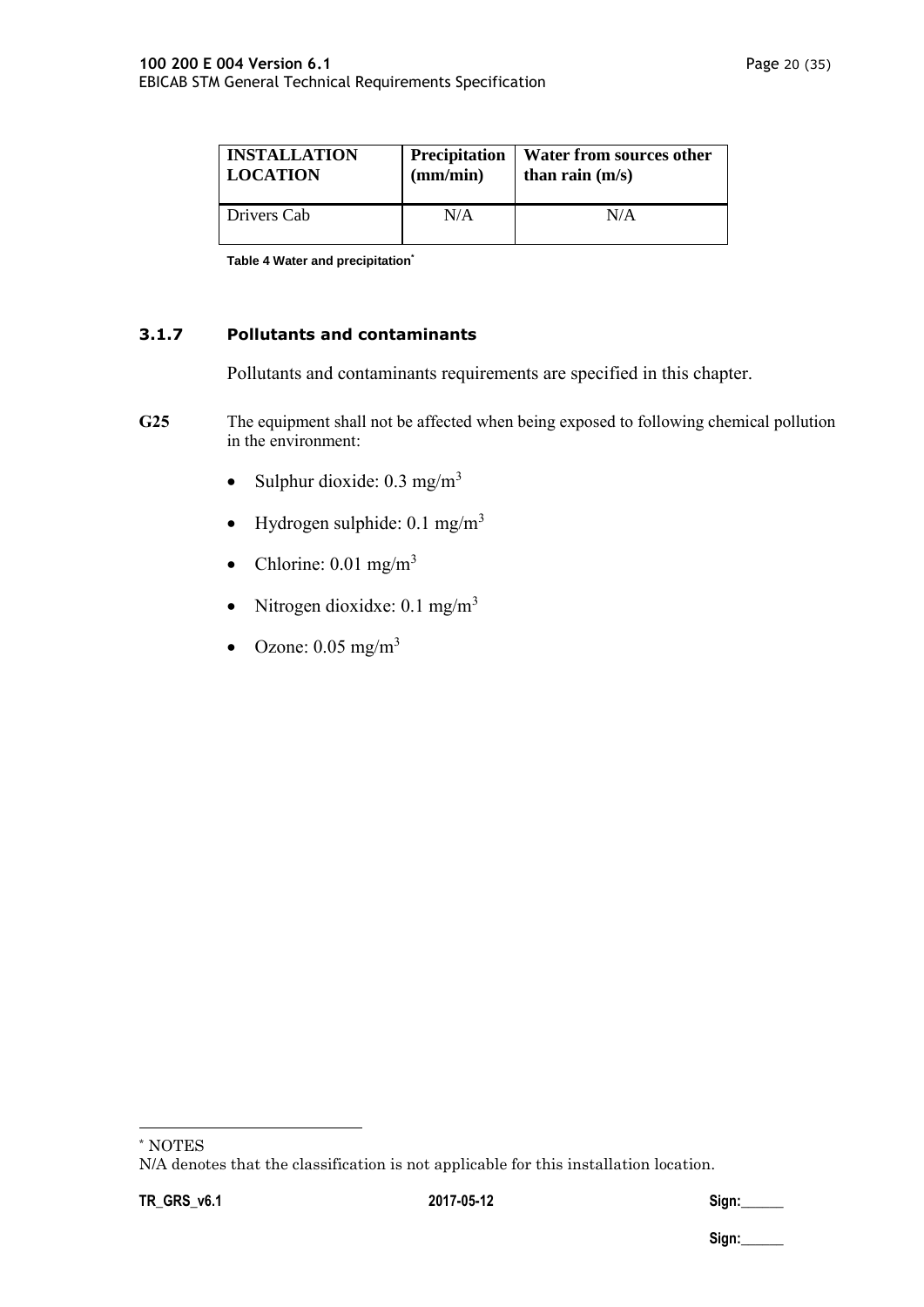| <b>Material</b>        | <b>Description</b>                      | Layer [mm] |
|------------------------|-----------------------------------------|------------|
| Water                  | Clear                                   | 100        |
|                        | 0.1 % NaCl (weight)                     | 100        |
| Snow                   | Fresh, 0°C                              | $300*$     |
|                        | Wet, 20 % water                         | $300*$     |
| Ice                    | Non porous                              | 100        |
| <b>Ballast</b>         | Stone                                   | 100        |
| Sand                   | Dry                                     | 20         |
|                        | Wet                                     | 20         |
| Mud                    | Without salt water                      | 50         |
|                        | With salt water, 0.5 % NaCl<br>(weight) | 10         |
| Iron Ore               | Taconite                                | 20         |
|                        | Magnetite                               | 10         |
| Iron dust <sup>†</sup> | <b>Braking</b> dust                     | 10         |
| Coal dust              | 8 % sulphur                             | 10         |
| Oil and<br>Grease      |                                         | 50         |

**G26** The equipment shall not be affected with the debris layers on the balise and under the antenna unit specified by the table 5 and 6

**Table 5 Debris layers on top of the Balise** 

1

<sup>\*</sup> 300 mm or up to the bottom of the Antenna unit.

<sup>†</sup> A non-conductive mixture of grease and iron oxide which is normally encountered in Railway environment.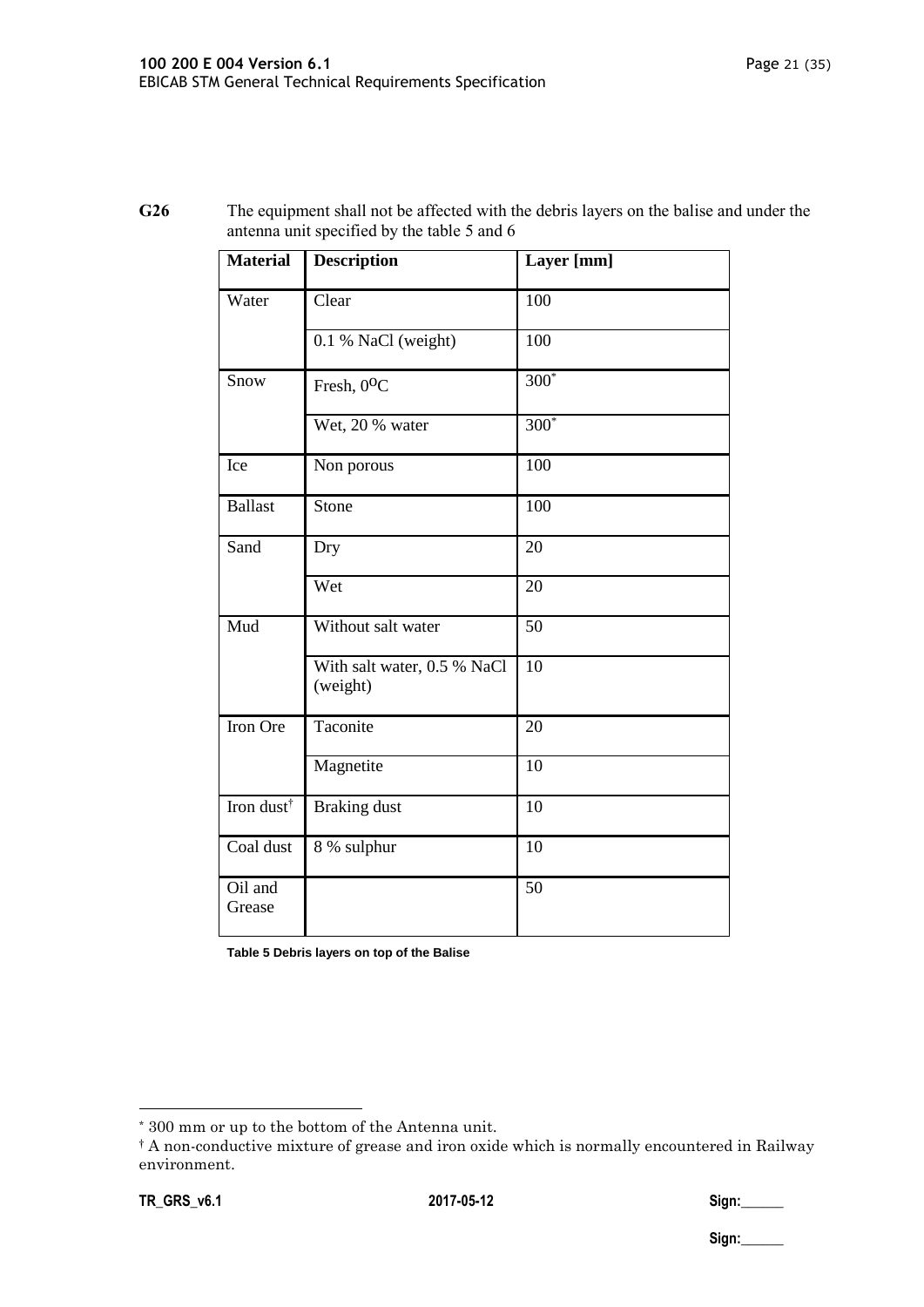| <b>Material</b> | <b>Description</b>                      |                | Layer [mm]     |
|-----------------|-----------------------------------------|----------------|----------------|
|                 |                                         | <b>Minimum</b> | <b>Maximum</b> |
| Snow            | Fresh, 0°C                              | 20             | top of Balise  |
|                 | Wet, 20 % water                         | 10             | top of Balise  |
| Ice             |                                         | 10             | top of Balise  |
| Mud             | Without salt water                      | 10             | 50             |
|                 | With salt water, 0.5 %<br>NaCl (weight) |                | 50             |
| Iron Ore        | Taconite                                |                | 5              |
|                 | Magnetite                               |                | 5              |
| Iron dust       | <b>Braking</b> dust                     | $\overline{2}$ | 5              |
| Coal dust       | 8 % sulphur                             |                | 5              |
| Oil and Grease  |                                         | $\overline{2}$ | 20             |

**Table 6 Debris under the Antenna unit (for Balise)**

**G27** The manufacturer shall state the performance of the Antenna unit and the maximum allowed debris layers for this antenna.

#### **3.1.7.1 Mechanical**

Mechanical stress requirements are specified in this chapter.

- **G28** Track ballast can cause serious damage to outdoor equipment attached to the train. The design shall take into account the effect of ballast and stones up to a diameter of 15mm.
- **G29** Trainborne equipment and its mountings shall be capable of withstanding without deterioration or malfunction all mechanical stresses that occur in service.

#### **3.1.7.2 Vibrations**

**G30** The equipment and its mountings shall be designed to withstand the continuous sinusoidal vibration stresses, in all the three major axis as specified in table 7.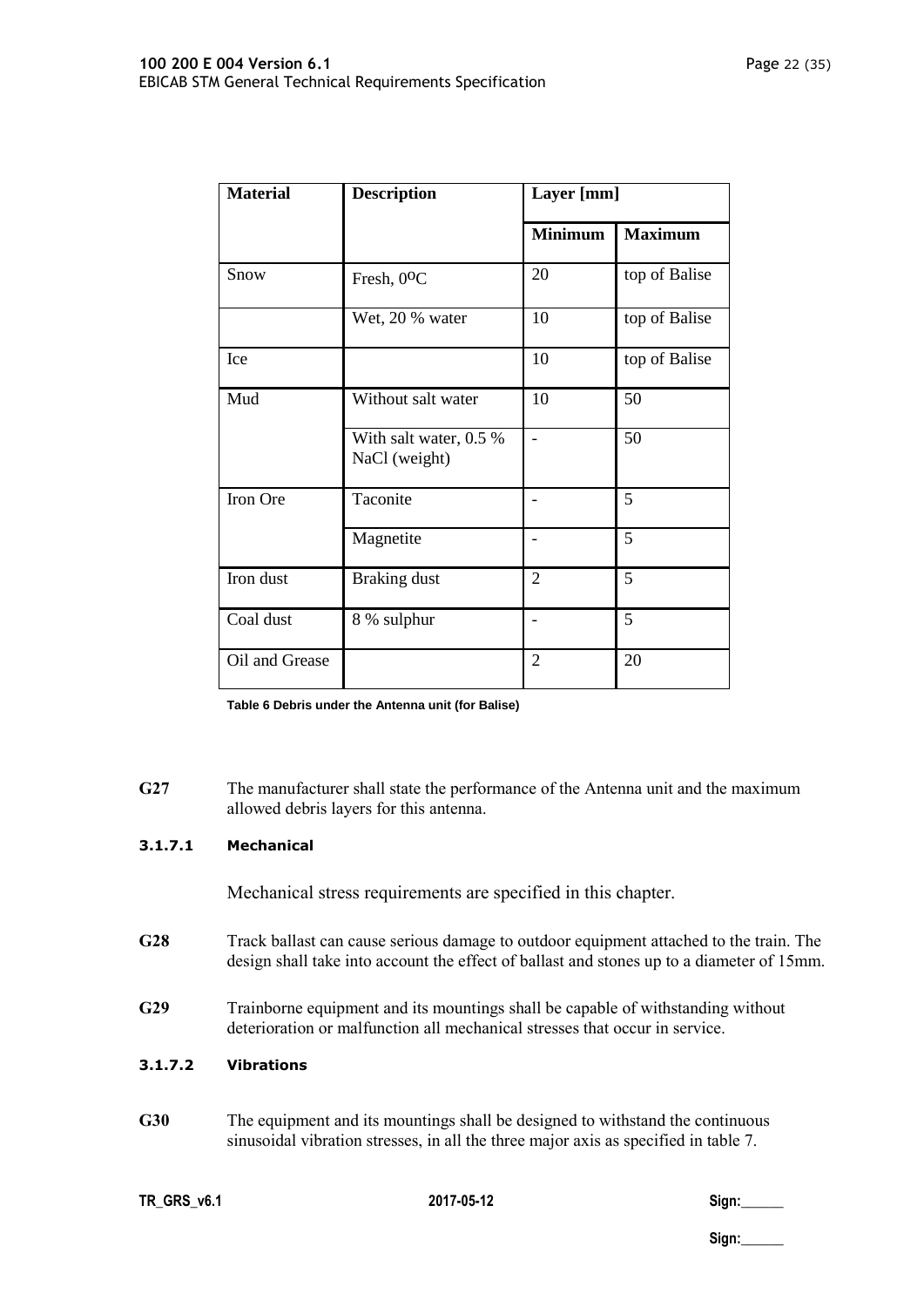| <b>Installation</b><br><b>location</b>             | <b>Mass of</b><br>equip-<br>ment [kg] | Frequen-<br>cy range<br>[Hz] | Cross-<br>over<br>frequen-<br>cy [Hz] | <b>Displacemen</b><br>t amplitude<br>below<br>crossover<br>frequency<br>[mm] | <b>Acceleration</b><br>amplitude<br>above<br>crossover<br>frequency<br>[ $m/s2$ ] |
|----------------------------------------------------|---------------------------------------|------------------------------|---------------------------------------|------------------------------------------------------------------------------|-----------------------------------------------------------------------------------|
| Underframe/                                        | > 2000                                | $1 - 35$                     | 8.2                                   | 0.75                                                                         | $\overline{2}$                                                                    |
| body/roof -<br>Directly                            | < 2000                                | $5 - 100$                    | 7.1                                   | 1.5                                                                          | 3                                                                                 |
| mounted<br>equipment                               |                                       |                              |                                       |                                                                              |                                                                                   |
| Underframe/                                        | >30                                   |                              | 8.2                                   | 1.5                                                                          | $\overline{4}$                                                                    |
| body/roof -<br>Equipment in<br>frames and<br>boxes | $3 - 30$                              | $5 - 150$                    | 8.4                                   | 2.5                                                                          | 7                                                                                 |
|                                                    | $0.3 - 3$                             |                              | 8.7                                   | 5                                                                            | 15                                                                                |
|                                                    | < 0.3                                 |                              | 22.5                                  | 1.5                                                                          | 30                                                                                |
| <b>Bogie</b>                                       | No limit                              | $5 - 100^*$                  | $8.3*$                                | $7.5^*$                                                                      | $20^*$                                                                            |
| On the wheel<br>set                                | No limit                              | $5 - 100$                    | 20.5                                  | 12                                                                           | 200                                                                               |

**Table 7 Mechanical vibrations for trainborne equipment**

#### **3.1.7.3 Shock**

**G31** The equipment and mountings shall be designed to withstand the shock stresses specified in table 8.

| <b>Installation location</b>                               | Peak value of amplitude / half sine duration <sup>†</sup> |                   |               |
|------------------------------------------------------------|-----------------------------------------------------------|-------------------|---------------|
|                                                            | <b>Vertical</b>                                           | <b>Transverse</b> | Longitudinal  |
| Underframe/body/roof<br>- Directly mounted<br>equipment    | $3g/30$ ms                                                | $3g / 30$ ms      | $3g / 100$ ms |
| Underframe/body/roof<br>- Equipment in frames<br>and boxes | $3g/30$ ms                                                | $3g/30$ ms        | $5g/30$ ms    |
| Bogie                                                      | $30g/18$ ms                                               | $30g/18$ ms       | $30g / 18$ ms |
| Wheel set                                                  | $100g/6$ ms                                               | $100g/6$ ms       | $100g/6$ ms   |

**Table 8 Mechanical shocks for trainborne equipment**

1

<sup>\*</sup> For frequencies above 22 Hz use the following values:

<sup>22 -</sup> 32 Hz displacement amplitude 1 mm

<sup>32 -</sup> 100 Hz acceleration amplitude 40 m/s<sup>2</sup>

<sup>†</sup> Half sine form in accordance with IEC 68.2.27 Test Ea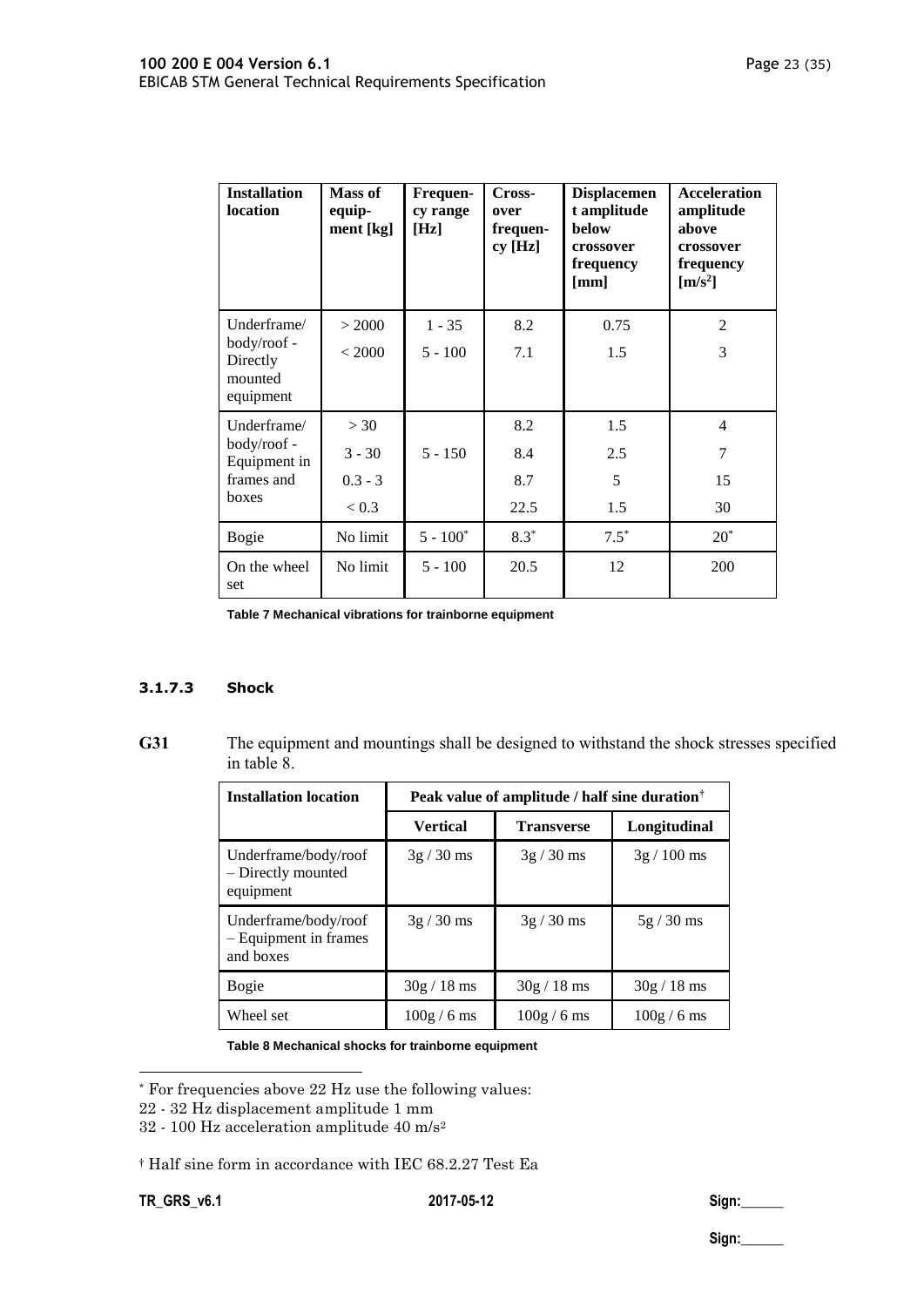#### **3.1.7.4 Other acceleration forces**

- **G32** Trainborne equipment and mountings shall also be capable of functioning when subjected to tilting and centrifugal acceleration forces. The equivalent maximum values of transverse acceleration applied to the body of the vehicle shall be taken as  $4 \text{ m/s}^2$  (less than 50 ms duration) or  $2 \text{ m/s}^2$  when the duration exceeds 50 ms.
- **G33** During traction and braking operations, trainborne equipment shall be capable of functioning when subjected to longitudinal acceleration forces of  $7 \text{ m/s}^2$  with a duration higher than 50 ms.

#### **3.1.8 Electromagnetic compatibility**

Electromagnetic compatibility requirements are specified in this chapter.

Operational requirements for trainborne requirements are specified in the CENELEC standard EN 50121. Railway applications - Electromagnetic compatibility: Rolling stock - Apparatus.

- **G34** With regard to immunity from electromagnetic disturbance of components, the limiting specified in EN 50121-3-2 shall apply.
- **G35** The defined limits for electromagnetic compatibility are valid for all equipment, installations, sub-systems and systems. Furthermore, it shall be ensured that the equipment functions correctly when disturbance currents are caused by traction units, either in normal operation or in the event of a failure. Immunity for electromagnet disturbance shall be according to what is specified by EN 50 121.

#### **3.2 Environmental Requirements for Storage**

- **G36** The environment that the STM equipment is stored within shall fulfil storage requirements specified below.
- **G37** Full functionality is not required during storage, but the equipment shall not be damaged temporarily or permanently if the specified conditions below are kept within.
- **G38** If STM is exposed to environmental conditions outside specified requirements malfunctions that may occur shall not affect the overall safety of the STM.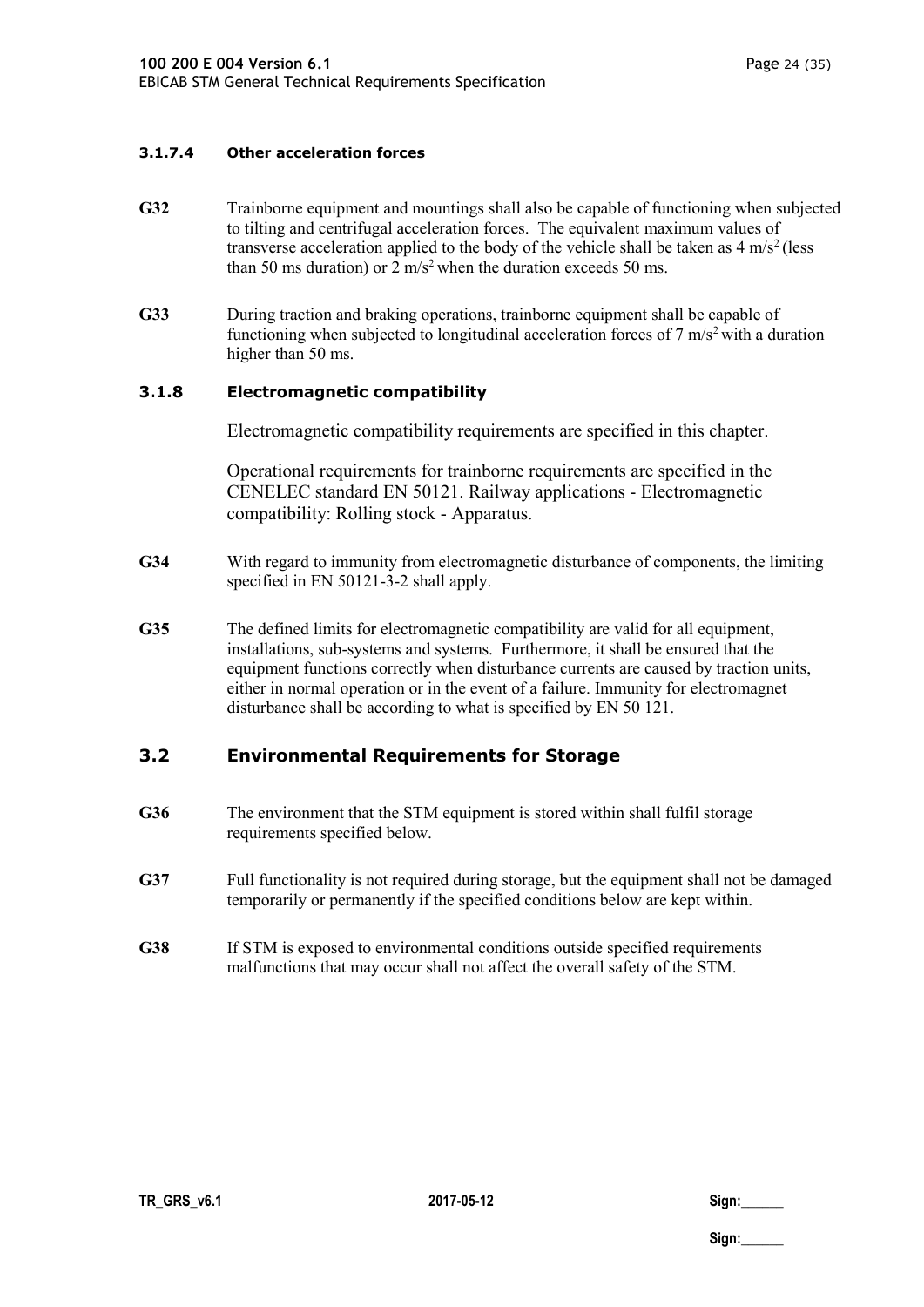#### **3.2.1 Ambient temperature**

**G39** Temperature requirements that shall be fulfilled by the STM are specified in the table 9.

| <b>LOCATION</b> | <b>Ambient temperature</b> |
|-----------------|----------------------------|
| <b>Outdoor</b>  | $-40$ to $+85$             |
| <b>Indoor</b>   | $-40$ to $+85$             |

**Table 9 Temperatures**

**G40** For all other environmental requirements the specified operational environmental requirements listed in the above chapters shall apply.

### **3.3 CE certificate**

**G41** The STM and the antenna shall be CE marked.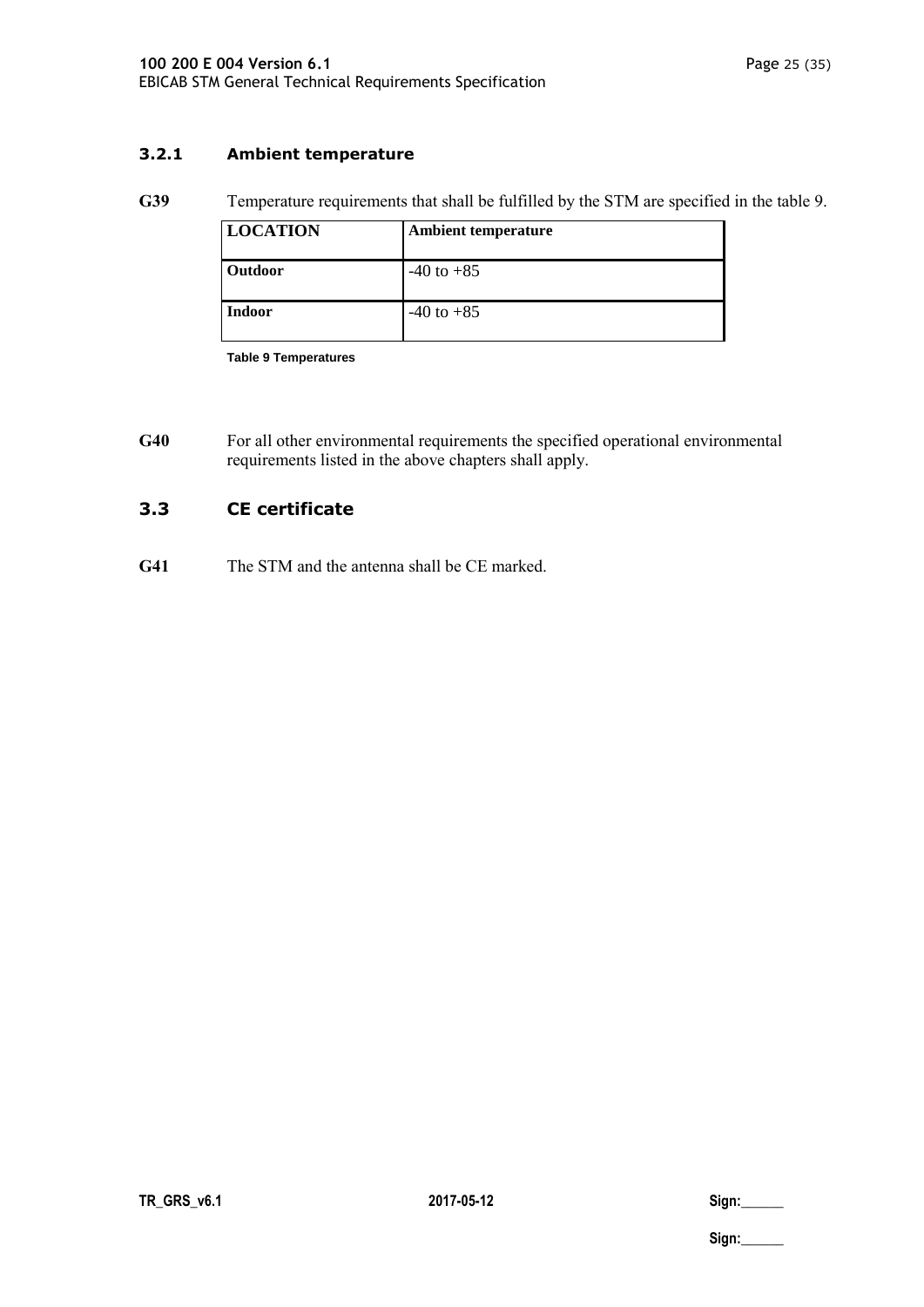(blank)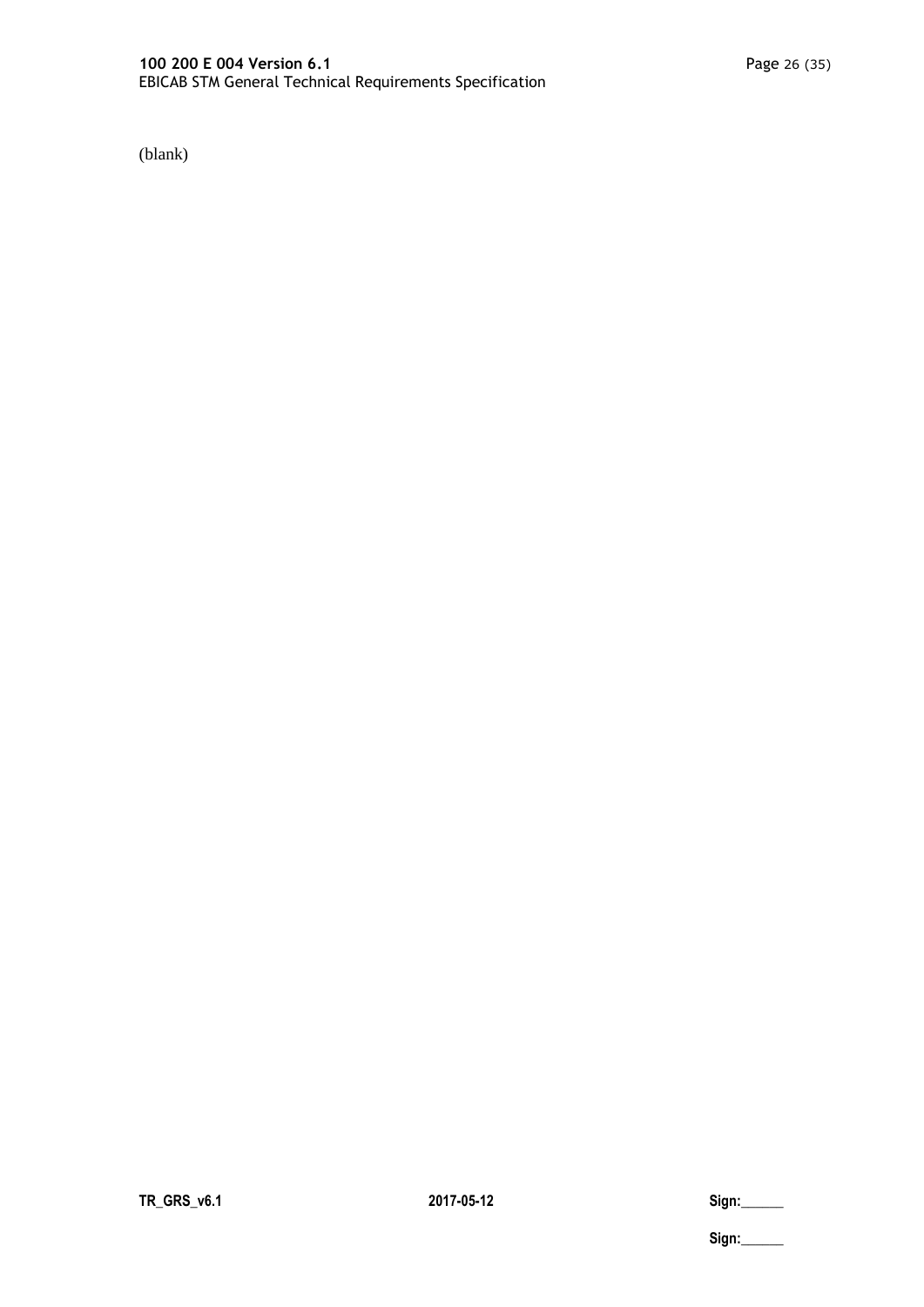#### **4 COMPATIBILITY**

- **G42** The STM shall be fully compatible with all currently existing ATC trackside equipment in Norway and Sweden. This includes all approved balise types and any combination of balises from existing suppliers, e.g. parallel EBICAB700, serial EBICAB700 and Ansaldo mini-balise.
- **G43** Compatibility shall be verified by testing, for all existing balise types within the trackside network of JBV and BV. Verification shall be made against a sufficient number of balises of each type.

## **5 MODULARITY**

- **G44** Reserve
- **A45** It shall be possible to install the STM (the logic unit) without the antenna. Information from the balises shall then be available through interface K utilising a combined ATC/ETCS antenna.
- **A46** The installation of STM without a dedicated separate STM antenna shall comply with all technical requirements in the Basis for Tender i.e. this type of installation shall have no influence on functionality, performance, safety etc. compared to an installation with a special STM antenna.
- **G47** The STM shall have at least 20% of spare capacity regarding memory size and CPU power in order to make future updates and/or upgrades feasible.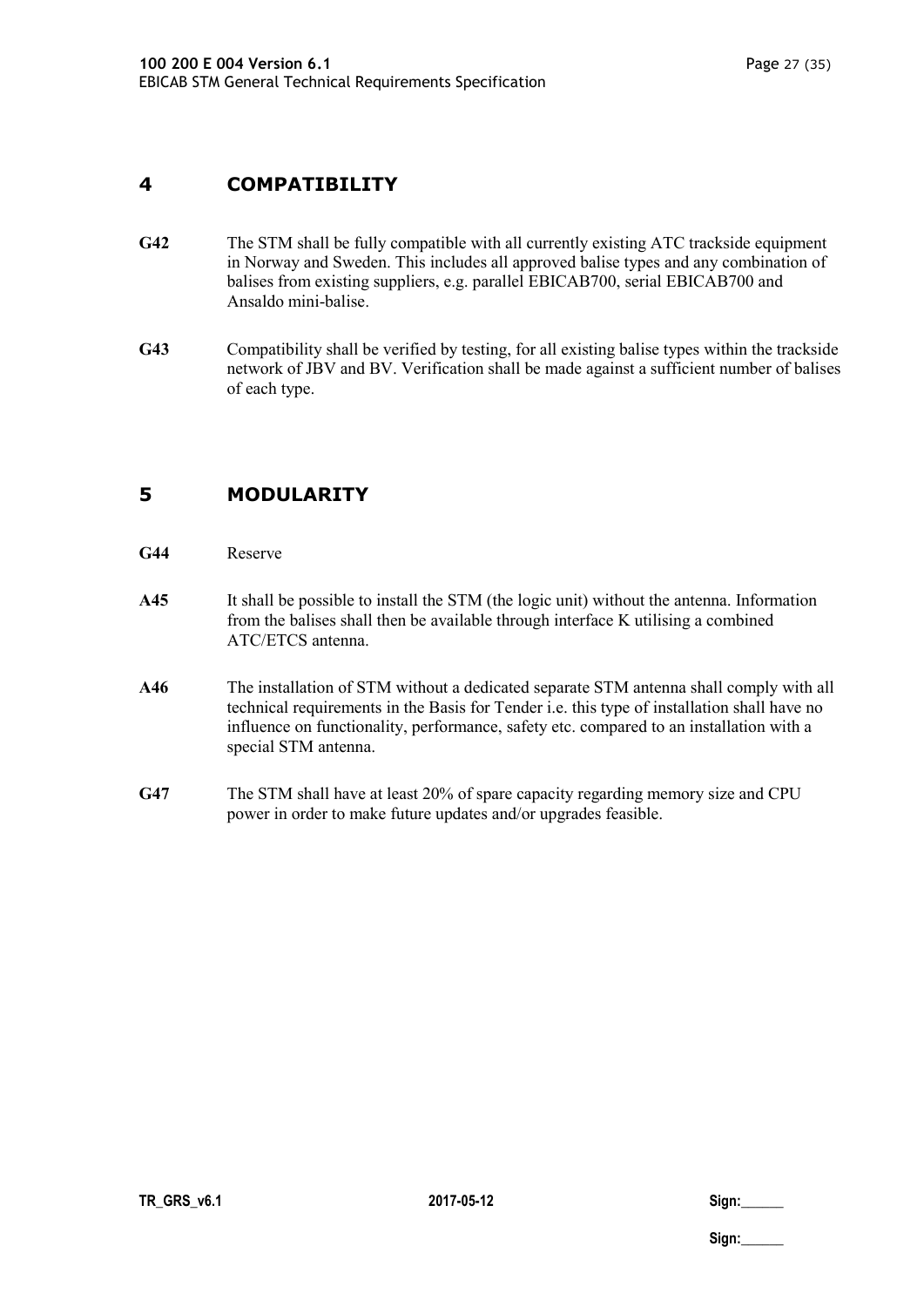(blank)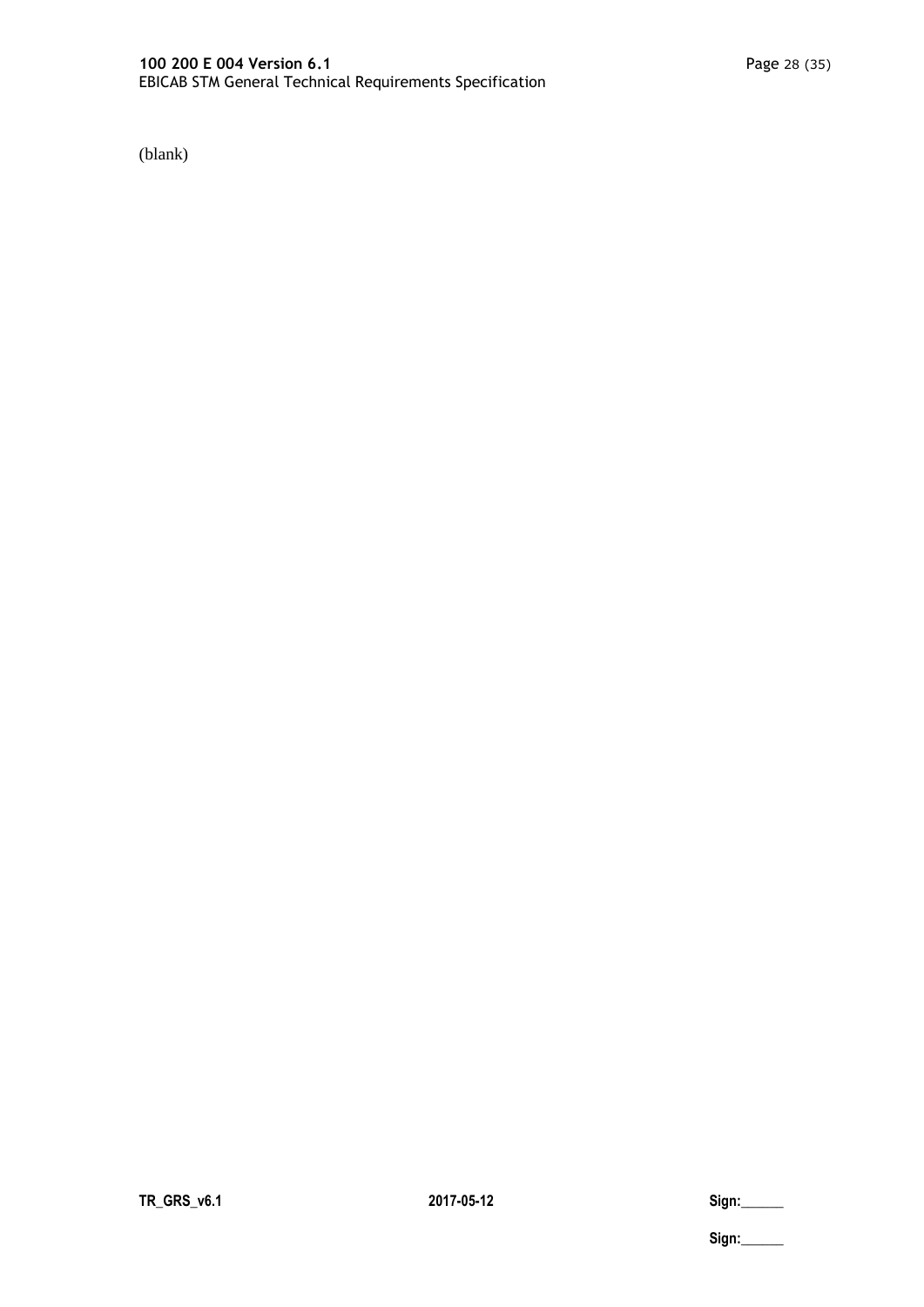## **6 RECORDER/DIAGNOSTIC TOOL**

- **A48** It shall be possible to connect, temporarily or permanently, a Recorder and/or a Diagnostic tool to the STM.
- **A49** The Recorder analysing tool and the Diagnostic tool shall consist of software applications running on a standard PC with a Windows based operating system, including Windows NT and Windows XP.

### **6.1 Recorder**

The recorder function is divided into two parts namely recording of essential STM data in real-time and analysis of recorded data. The recording of data can be done internally in the STM or externally using a specially designed recorder unit. The recorded data will then afterwards be analysed using a Recorder analysing tool.

- **A50** The recorder shall be used for recording events concerning the STM and its functionality.
- **A51** Recorded data shall be saved for at least 48 hours or more.
- **A52** All input data to the STM and all output data from the STM, including balise information marked with time and position, shall be recorded by the STM recorder.
- **A53** It shall be possible to select, analyse, display and print out the recorder information, in on-line (real time) or off-line mode, supported by an external PC with a software application. The recorded data may either be stored as "raw data" or as completely formatted data, ready for output to a screen or a printer.
- **A54** The following internal information shall be recorded, as a minimum, at the occasions specified:

| <b>Information</b>                                               | Recorded:                                          |
|------------------------------------------------------------------|----------------------------------------------------|
| STM identity and program version(s)                              | At start of mission                                |
| STM and recorder status                                          | At every change / error                            |
| Internal time (in the recorder unit, $\leq 0.5$ s<br>resolution) | At every time any other information is<br>recorded |
| Internal lamps used by the STM                                   | At every change                                    |
| Entered vehicle specific STM train data                          | When entered                                       |
| STM condition                                                    | STM state + area                                   |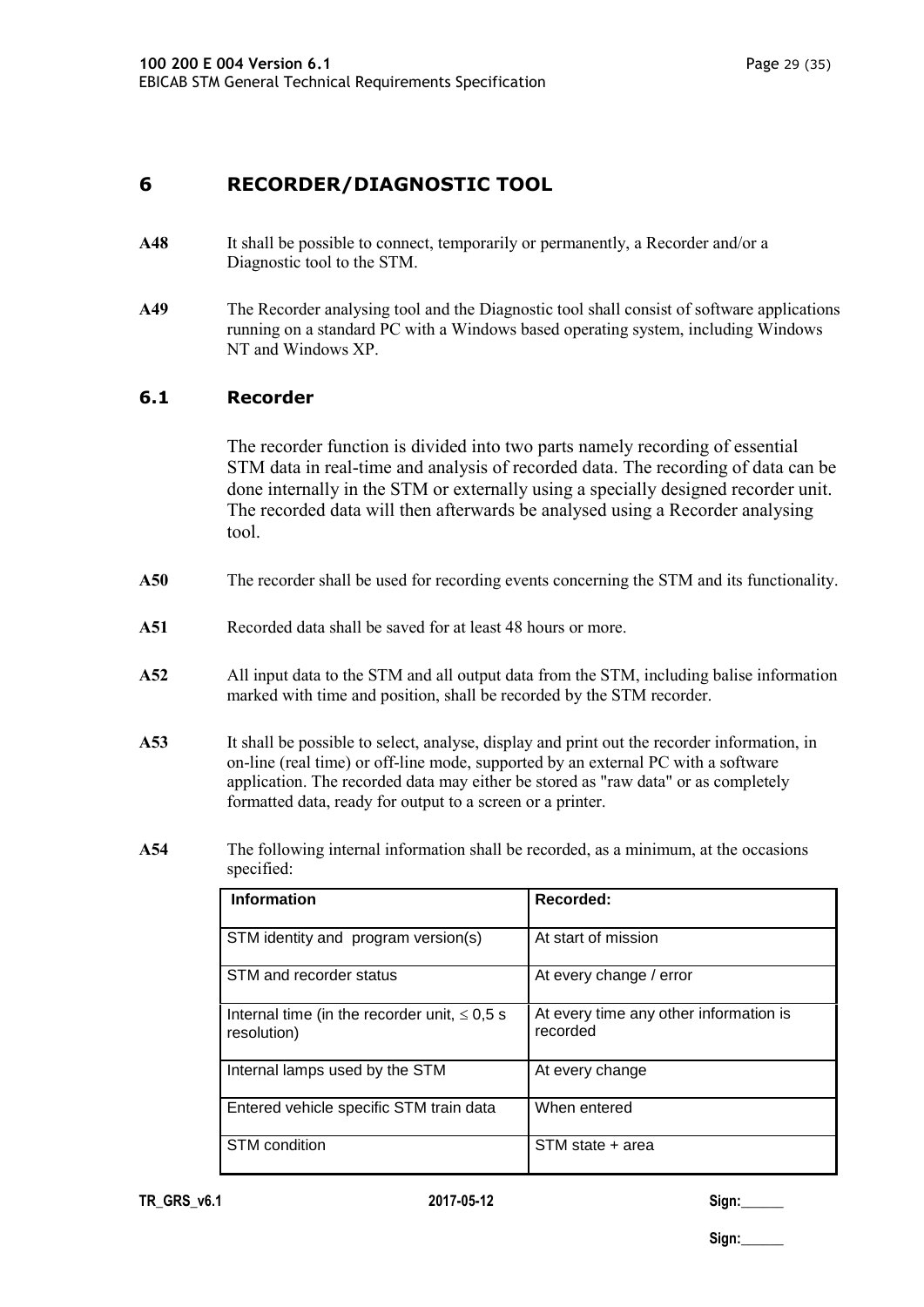| Service program indications (optional) | At every change |
|----------------------------------------|-----------------|
|----------------------------------------|-----------------|

**Table 10**

**A55** Unchanged data shall be stored at regular intervals, even if no change has occurred. This is to enable readout of data from the beginning of memory, even if the originally stored data (e.g. program identity from start-up, or train data) has been overwritten. This repetition shall occur at least every 15 minutes.

## **6.2 Diagnostic tool**

#### **6.2.1 General**

**A56** Externally controlled service functions shall be performed during normal STM operation in co-operation with a special Diagnostic tool that can be connected to the STM. The results shall be shown on the screen of the tool (except for tests performed by the STM, as possible braking or display tests).

#### **6.2.2 List of functions and data**

**A57** The following data or commands, where as a minimum the mandatory, shall be output by the STM to the Diagnostic tool. The data shall be updated at least once per second.

| <b>Manda-</b><br>tory | Service display or<br>function | <b>Comment</b>                                                                   |
|-----------------------|--------------------------------|----------------------------------------------------------------------------------|
| X                     | Train speed                    | (km/h)                                                                           |
| X                     | Passed balise groups           | At least the two latest                                                          |
| $\boldsymbol{X}$      | System data                    | STM identity and program version                                                 |
|                       | Train data                     | Train data, National values                                                      |
|                       | Odometer                       | Nom/min/max (m)                                                                  |
|                       | ETCS/STM condition             | ETCS mode, STM state, STM area                                                   |
|                       | Error information              | Error messages                                                                   |
|                       | Memory contents                | Display contents of memory location or I/O port<br>according to selected address |
|                       | Optional functions             | Determined by supplier                                                           |

**Table 11**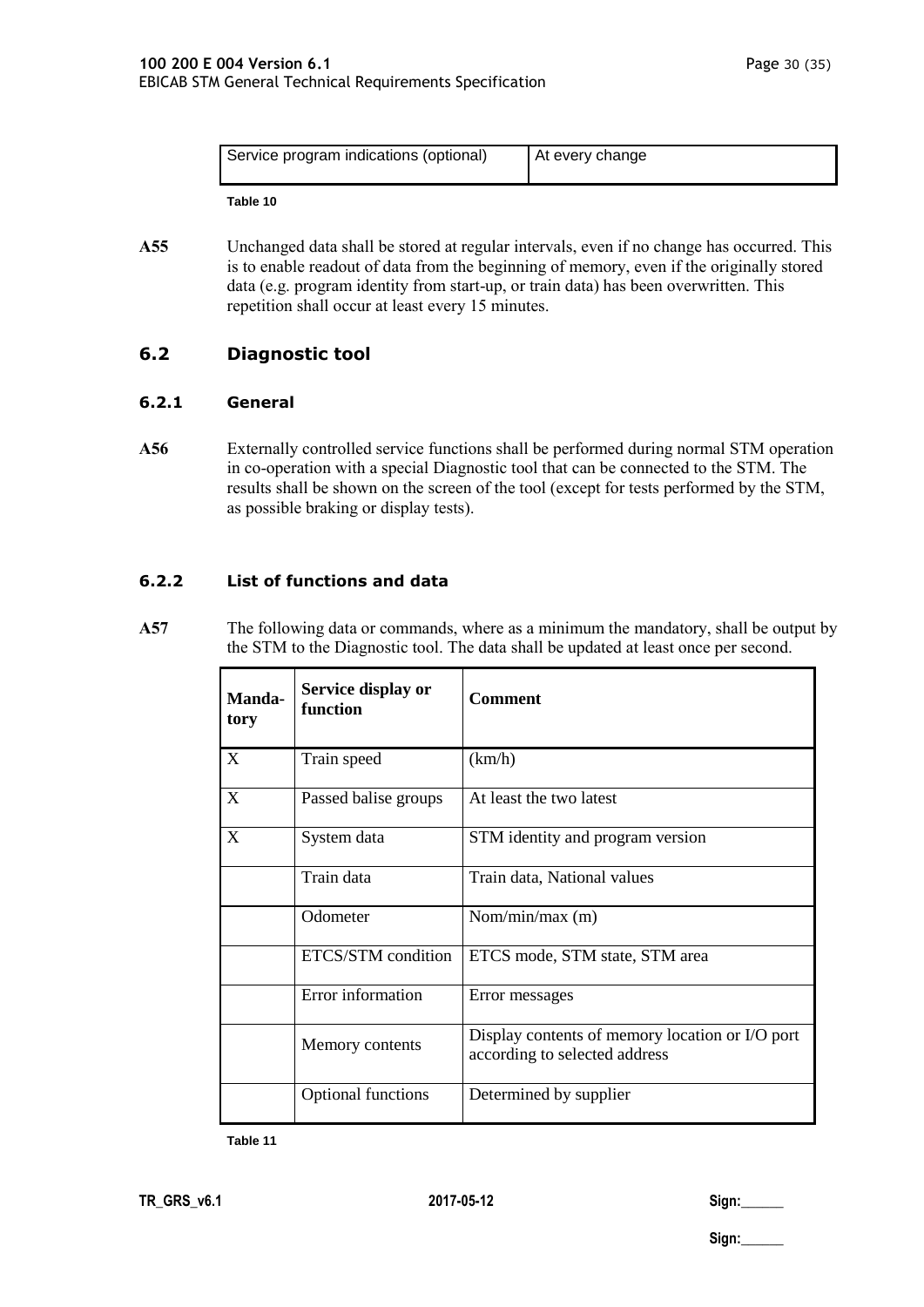#### 6.3 Recording to the JRU

The purpose of this recording is to facilitate investigations of hazardous railway events.

- G57A.50n Recording shall be performed to the juridical recording unit of the ETCS, the JRU.
- G57B.51a The following STM related information shall be recorded as a minimum, at the occasions specified as a minimum:

|              | <b>RECORDED STM DATA</b>                                                   | OCCASION <sup>1)2)3)</sup>                                                                                                                          |
|--------------|----------------------------------------------------------------------------|-----------------------------------------------------------------------------------------------------------------------------------------------------|
| a)           | ETCS and STM train data                                                    | Every change                                                                                                                                        |
| b)           | Brake pressure                                                             | Pressure change $\geq 10$ kPa                                                                                                                       |
| c)           | STM odometer information                                                   | Speed change $\geq$ 5 km/h (2 km/h below<br>$5 km/h$ )<br>Position change $\geq 100$ m                                                              |
| d)           | <b>Balise</b> information                                                  | Received                                                                                                                                            |
| e)           | Balise error code F1, F2, F3                                               | Balise error                                                                                                                                        |
| f)           | <b>STM</b> state                                                           | Every change                                                                                                                                        |
| g)           | Shunting state                                                             | Every change                                                                                                                                        |
| h)           | STM area                                                                   | Every change                                                                                                                                        |
| $\ddot{1}$   | Direction controller & cab<br>activation                                   | Every change                                                                                                                                        |
| j)           | Max speed, target speed, release<br>speed and remaining target<br>distance | Change of:<br>Max speed $\geq$ 2 km/h.<br>Target and release speed $\geq$ 5 km/h.<br>Remaining target distance when other<br>data in j) is recorded |
| $\bf k)$     | STM emergency brake status                                                 | Every change                                                                                                                                        |
| $\mathbf{I}$ | STM system failure                                                         | Every change                                                                                                                                        |
| m)           | Buttons, indicators & sounds                                               | Every change                                                                                                                                        |
| n)           | Text messages                                                              | Every change                                                                                                                                        |
| $\circ$ )    | Brake commands and brake<br>states                                         | Every change                                                                                                                                        |

#### **Table 12. Recording to the JRU**

Table explanations

- 1) General rule: recorded data shall be marked with time and position.
- 2) General exception: not needed to be recorded, if already recorded by the ETCS.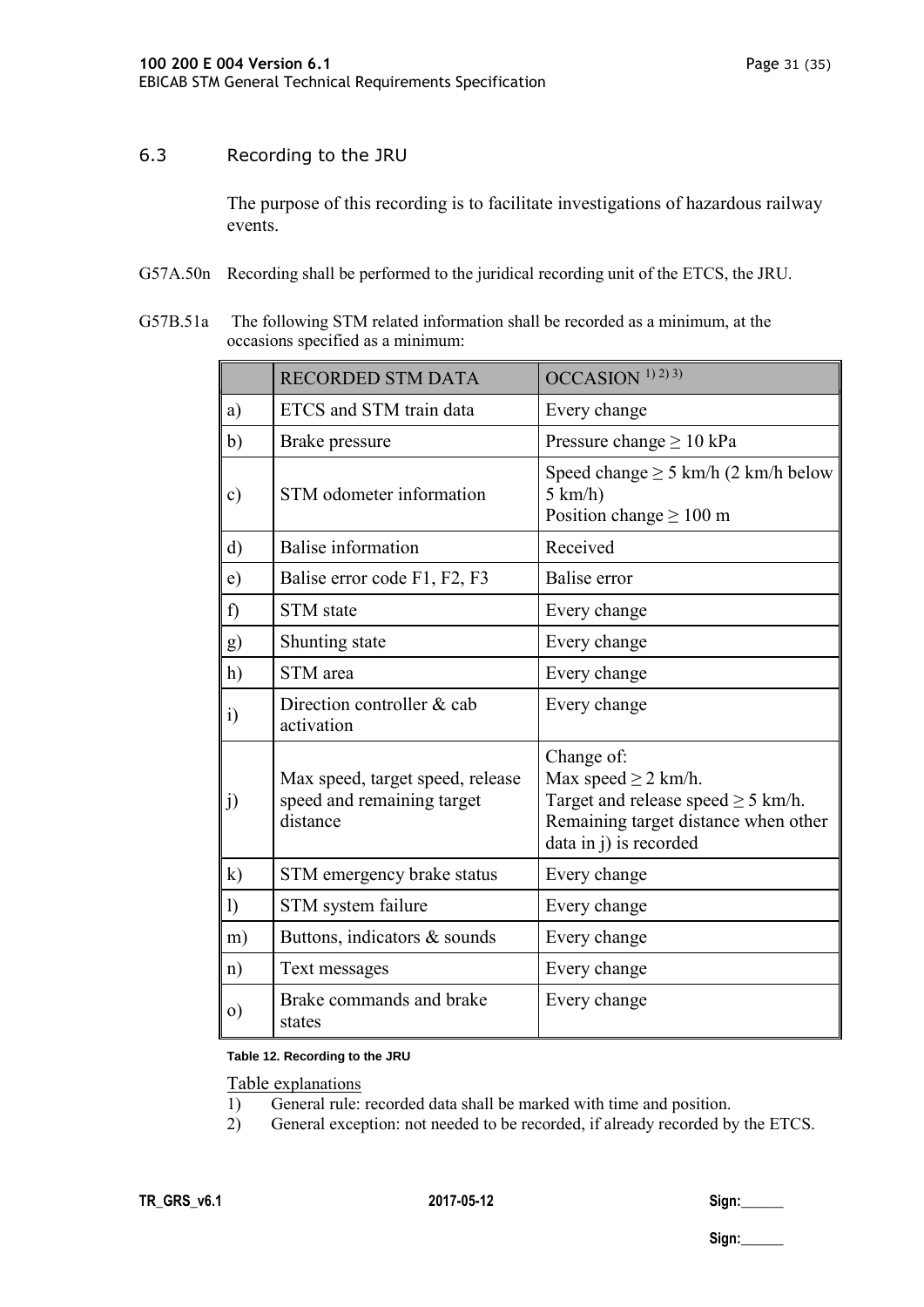(blank)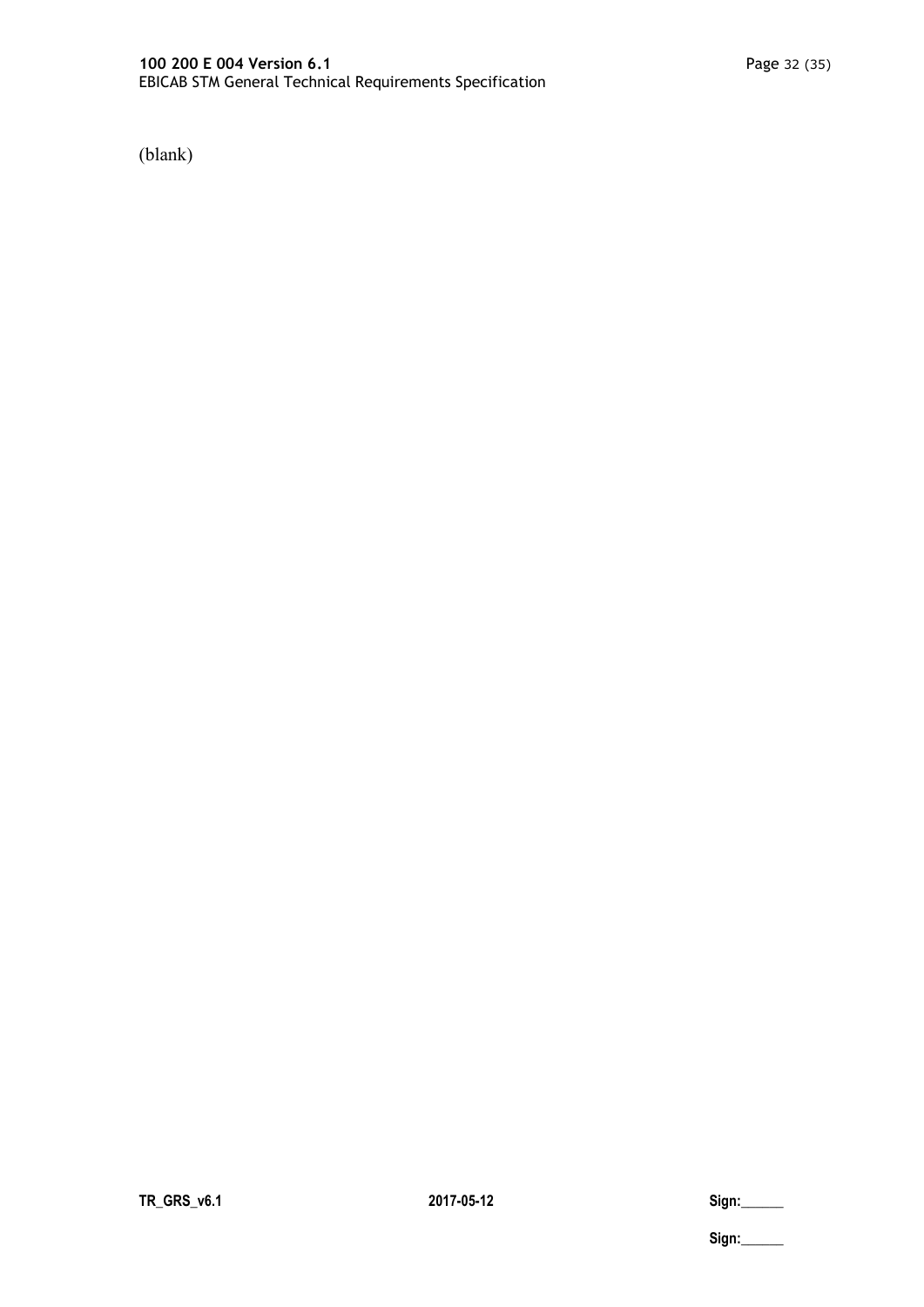## **7 MECHANICAL CONSTRAINTS**

The STM is divided into two basic parts, Logic unit and Antenna. The following specifies the mechanical constraints of the two parts separately.

### **7.1 Logic unit**

**G58** The STM Logic Unit (LU) shall fulfil the following mechanical requirements:

- If the LU is to be mounted in a 19 inch rack system it shall not need more vertical space than 890 mm (20 HE) and a maximum of 600 mm in depth.
- If the LU is designed differently the total volume shall not exceed  $0.25 \text{ m}^3$ .
- The total weight of the LU shall not exceed 30 kg.

## **7.2 STM Antenna**

- **G59** The STM Antenna (if a separate STM antenna is used) shall fulfil the following mechanical requirements:
	- The size of the STM Antenna shall not exceed the size of existing antennas for EBICAB700/900 systems. This means in practice a maximum size of 700\*700\*300 mm (L\*W\*H)
	- The total weight of the Antenna shall not exceed 30 kg.
	- The Antenna shall have a standardised mechanical attachment to the vehicle so that adaptation to different types of vehicles is easily made.

## **8 PERFORMANCE**

- **G60.51a** The STM shall be able to discriminate between adjacent balise groups and to promptly detect, read and act on balise information if the balises are placed as described in [STM FRS, chapter 3, section 3.2.5.1] and for a maximum train speed of 300 km/h.
- **G61** The STM shall be fully functional for all train speeds within the range of 0-300 km/h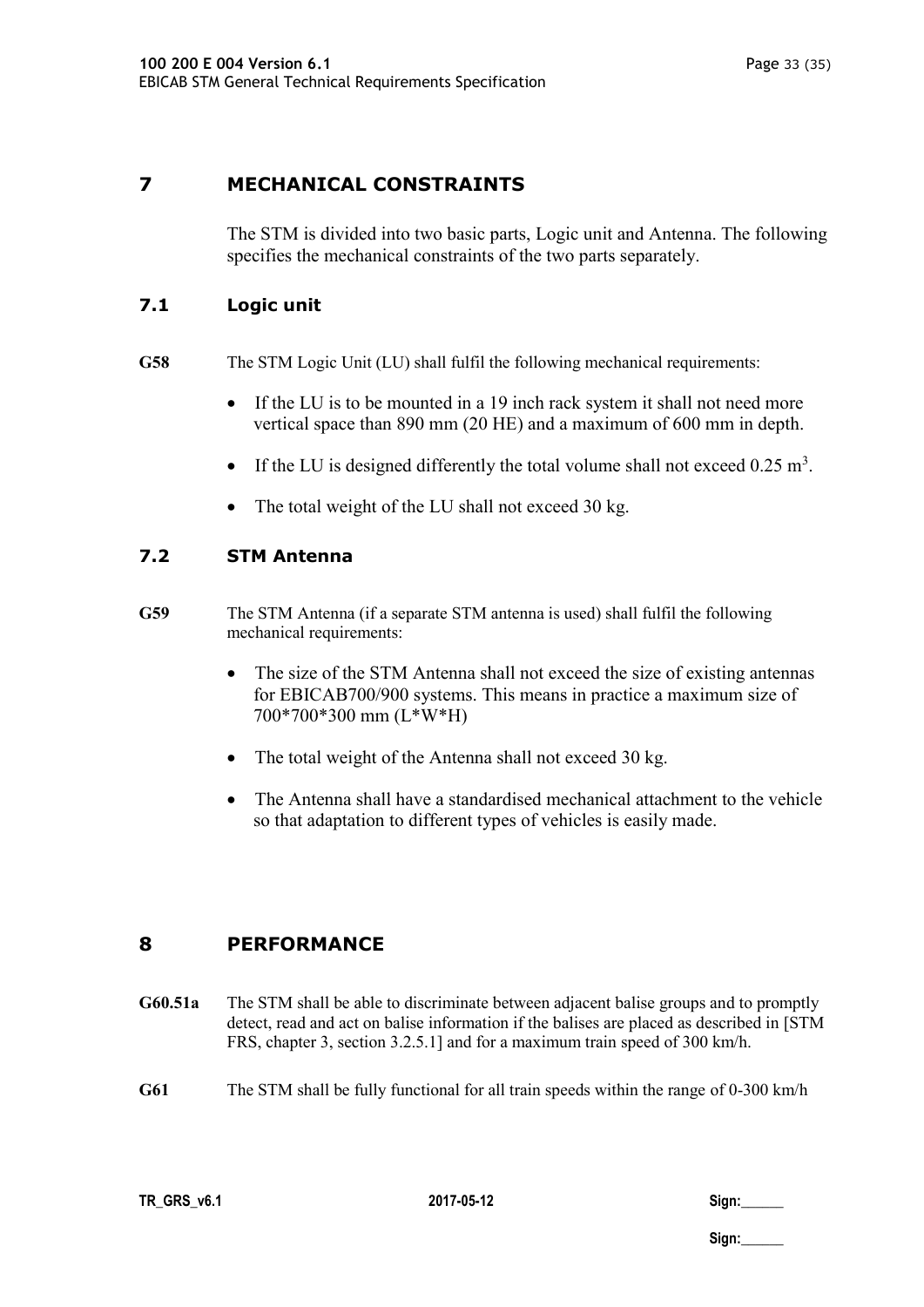(blank)